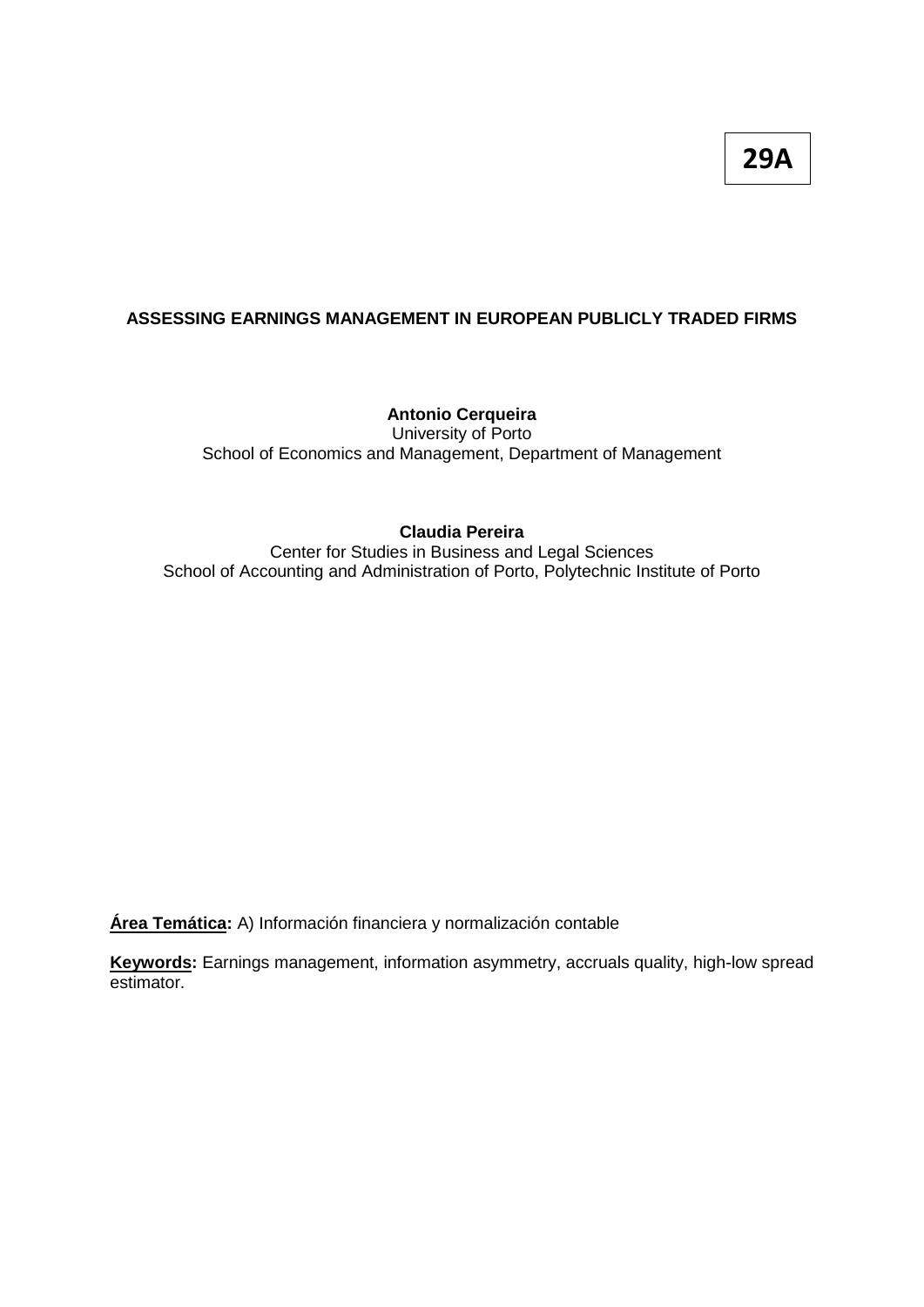# **ASSESSING EARNINGS MANAGEMENT IN EUROPEAN PUBLICLY TRADED FIRMS**

# **Abstract**

We investigate if investors may benefit from using the accruals quality measure to assess the level of earnings management exercised by firms when preparing their accounting statements. More earnings management is expected to be associated with high information asymmetry among stock market participants because it makes earnings information less precise, thus providing an information advantage to informed investors relative to liquidity traders. Our results based on a sample of European publicly traded firms are consistent with a positive association between earnings management and information asymmetry. However, given some previous studies suggesting that accruals based measures may be noisy indicators of earnings management we further develop and test a method to enhance the performance of accruals quality in detecting earnings management.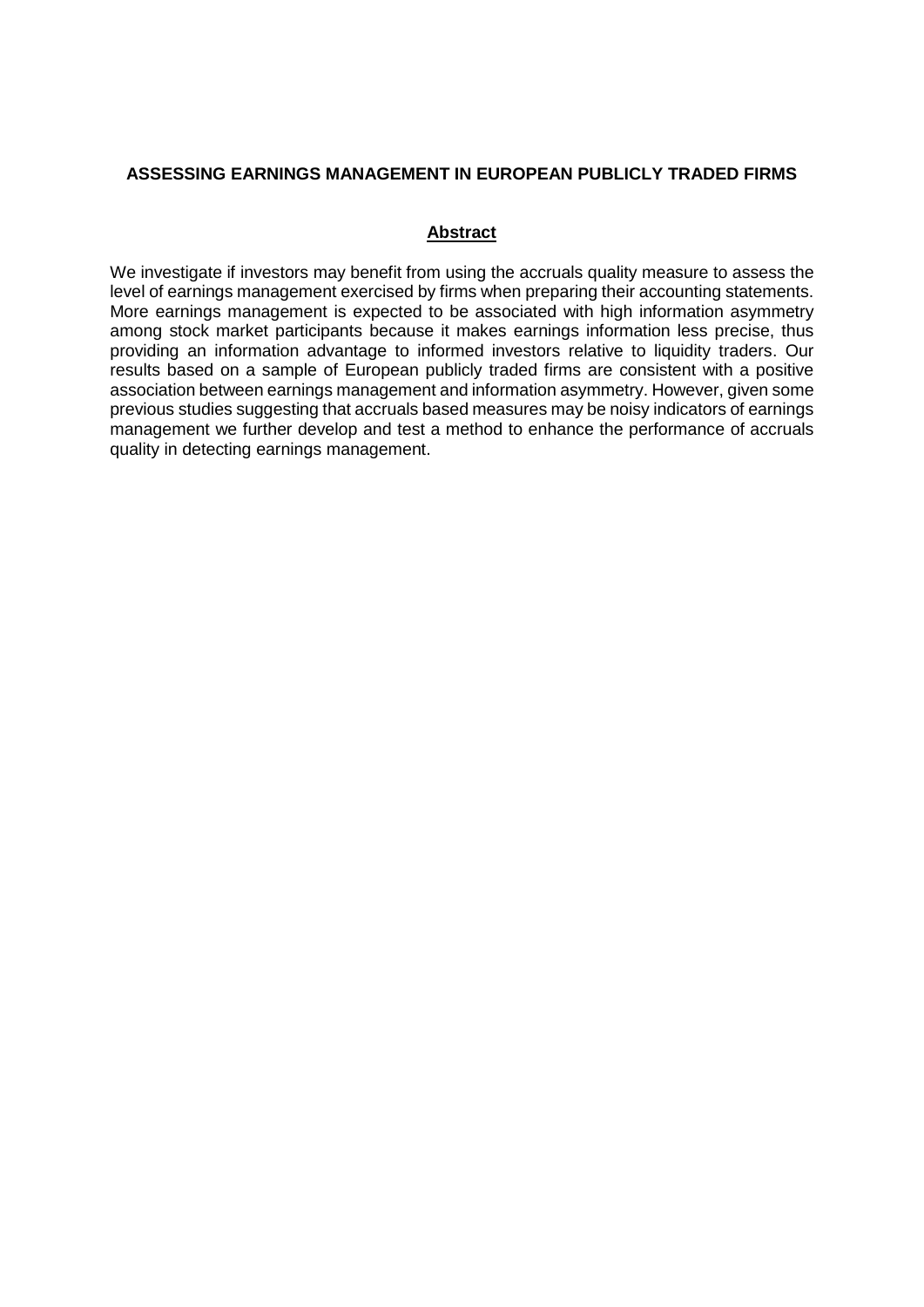## **1. Introduction**

<u>.</u>

In this research we propose a market based approach to investigate if the accruals quality measure allows investors to identify firms with more earnings management. In addition, we analyze whether combining accruals quality and managers' incentives for using accruals results in a better measure for earnings management. Our study aims to provide some insights into the highly topical issue of earning management. The importance of this line of research has been highlighted by the number and economic impact of recent corporate financial scandals, for example those in the early 2000s. Many of the accounting scandals have involved extreme forms of accounting data manipulation.

We build the rationale behind our research on microstructure theory, in particular on the Easley and O'Hara (2004) contribution, suggesting that in the case of firms with poor public information, informed investors get an informational advantage relative to liquidity traders. At the market level, those differences in the composition of information between public and private information influence the characteristics of the trading process, in particular increasing information asymmetry among market participants. Therefore, we empirically study the association between our measure of earnings management and information asymmetry in European stock markets.

Prior empirical literature documents a positive association between measures of earnings management and information asymmetry, for example Jayaraman (2008) and Bhattacharya et al. (2013) for the US and Cerqueira and Pereira (2015) for Europe. Consistent with the prior reported evidence, our results suggest that firms with more earnings management tend to exhibit higher levels of information asymmetry.

However, because earnings management is not directly observable, several proxies have been used in literature<sup>[1](#page-2-0)</sup>. Several studies analyse accrual-based models for detecting earnings management, for example Dechow et al. (1995), Dechow and Dichev (2002), Kothari et al. (2005), Dechow et al. (2010), Dechow et al. (2012) and Perotti and Wagenhofer (2014). Another stream of research investigates the impact of accrual-based proxies on the cost of capital, Francis et al. (2005), Francis et al. (2008) and Bhattacharya et al. (2012). Research by Teoh et al. (1998), Ball and Shivakumar (2008) and Chen et al. (2013) analyze accrual-based earnings management at initial public offerings. Accrual-based management influences information asymmetry among stock market participants, Jayaraman (2008), Bhattacharya et al. (2013) and Cormier et al. (2013).

While our study investigates the impact of earnings management on information asymmetry our main contribution consists in developing and testing a method to enhance the performance of accrual-based measures in detecting earnings management. Prior literature argues that accrual-based measures are noisy indicators of earnings management in particular because their performance depends on managers' motivations to use accruals. Accrual accounting serves for the purpose of conveying managers' information, thus accounting standards should allow managers to exercise their judgment in financial reporting, Healy and Whalen (1999). However, managers can also use discretion to bias contractual outcomes that depend on accounting numbers or to hide a firm's poor performance from outsiders, Healy and Whalen (1999). Therefore, some studies find evidence consistent with the information perspective, Subramanyam (1996), Louis and Robinson (2005), Badertscher et al. (2012) and Chen et al. (2013). However, most of prior research assumes that accruals tend to be used for

<span id="page-2-0"></span><sup>&</sup>lt;sup>1</sup> Prior literature has been using indicators based on accruals as measures of earnings quality or to detect accrual-based earnings management. It is commonly assumed that higher levels of earnings management results in poor earnings quality. For example, Dechow et al. (1995) and Dechow et al. (2012) refer to discretionary accruals as a measure of earnings management, while accrual-based measures are included as proxies of earnings quality in Dechow et al. (2010). Recent trend in the literature tends to use the form measures of earnings management, Dechow et al. (2012) and Kothari et al. (2016).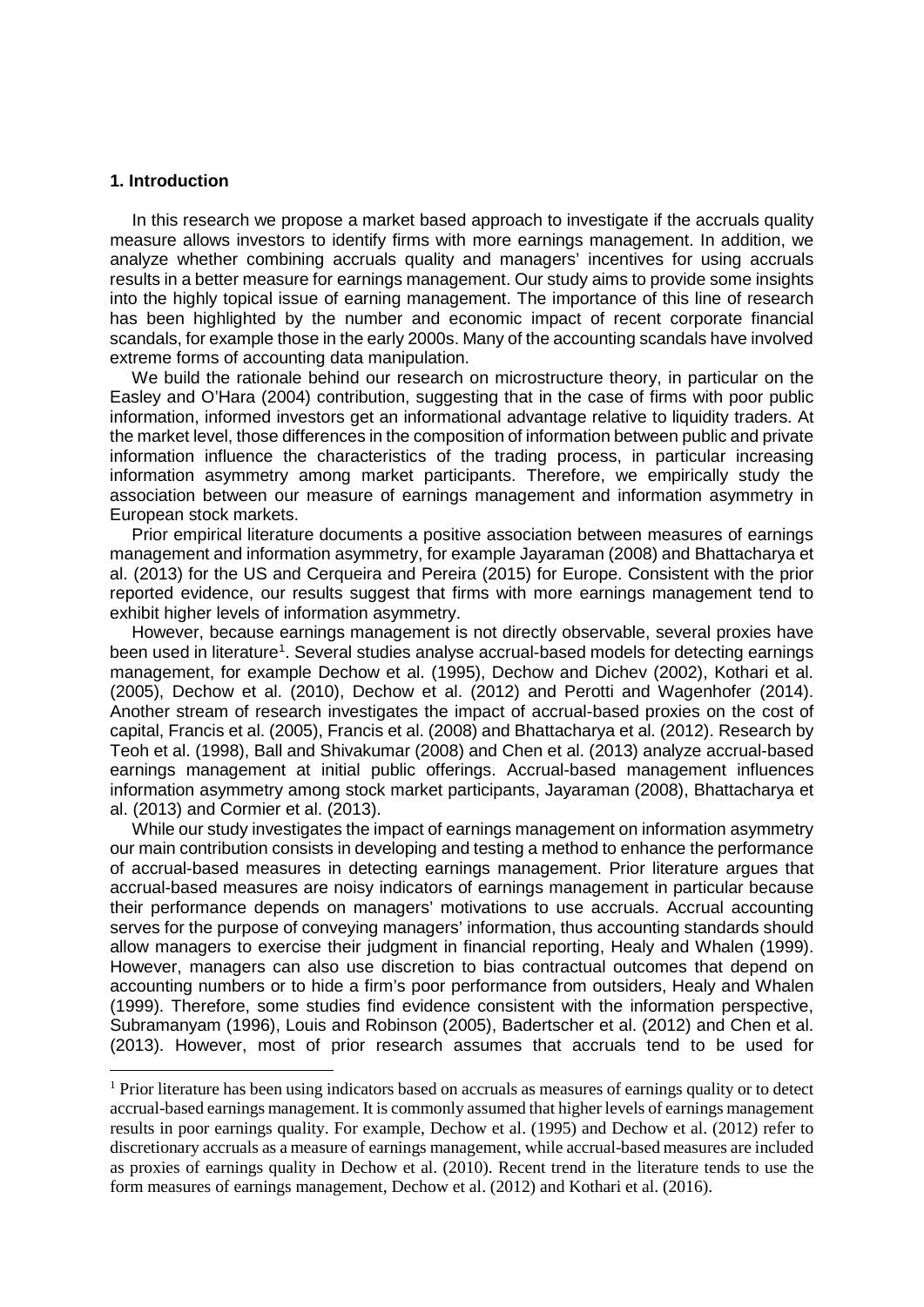opportunistic earnings management, Teoh et al. (1998), Dechow and Skinner (2000), Leuz et al. (2003), Cheng and Warfield (2005), Burgstahler et al. (2006), Badertscher (2011) and Dichev et al. (2013).

We build our study on the argument that the degree to which accrual-based measures capture earnings management depends crucially on both the level of flexibility allowed by accounting standards and on managers' motivations when producing the firm's financial statements. Regarding accounting standards, our sample includes firms reporting their financial performance under IFRS. While the adoption of IFRS relies on the assumption that the use of these standards provides superior information to market participants there are a number of concerns regarding if this goal has been met. For example, Ball (2006) develops the argument that the fair value orientation of IFRS could add volatility to financial statements and thus increase the potential for managers' discretion. Kvaal and Nobes (2010) state that because the IFRS are based on principles rather than rules they lead to different interpretations which may be the reason for a higher level of flexibility in financial reporting. Given the presumed increase in flexibility, it is important to understand the incentives underlying managers' decisions when preparing a firm's financial statements. For most of prior research the level of discretion exercised by managers is reflected in accounting accruals.

In order to explain how to separate firms by managers' incentives to exercise discretion let us assume the case of a firm whose accruals characteristics are consistent with more earnings management. However, assume that those accruals were actually used by managers as a mean to communicate value relevant information to outside investors and that managers do not have incentives to opportunistically manage earnings<sup>[2](#page-3-0)</sup>. Under these assumptions, managers should disclose additional information in order to provide a reliable signal to outside investors reflecting the true and fair value of the firm, Dye  $(1985)^3$  $(1985)^3$ , Verrecchia  $(1990)^4$  $(1990)^4$ . Hence, if managers succeed in conveying their private information to the market then information asymmetry among market participants is expected to be low. High disclosure quality reduces information asymmetry by decreasing the likelihood that investors discover and trade on private information, Brown and Hillegeist (2007). We propose a way to detect the situation just described above that involves the dispersion in financial analysts' forecasts. Because analysts follow all information disclosed by the firm then their forecasts must reflect the convergence between information provided in reported earnings and other pieces of information about the firm. Therefore, poor accruals quality associated with a low dispersion in analysts' forecasts may indicate firms whose abnormal accruals are essentially informative. For those firms we do not expect to find a high level of information asymmetry among stock market participants. But, managers may have incentives to manipulate earnings either to mislead financial statement users or to bias contractual outcomes. In such case the accuracy of the additional disclosed information is expected to be lower and one potential implication would be an increased dispersion in analysts' forecasts. So, poor accruals quality associated with a high dispersion in analysts' forecasts may identify firms with opportunistic earnings management. For these firms the level of information asymmetry must be high.

Our results suggest that for non-financial European listed firms accruals quality may be useful as an indicator of earnings management because we find empirical evidence of a significant positive association between poor accruals quality and high information asymmetry. Moreover, such association also holds for the three countries in our sample with the larger number of firm-year observations. Our findings also confirm our research hypothesis that

<span id="page-3-0"></span><sup>&</sup>lt;sup>2</sup> We assume an endogenous relation between earnings quality and voluntary disclosure, Francis et al. (2008).

<span id="page-3-1"></span><sup>&</sup>lt;sup>3</sup> In the case of good private information, managers are encouraged to disclose that information to distinguish it from the worst information that they could possibly have. However, managers may suppress bad information because investors' knowledge of managers' information is incomplete, Dye (1985).

<span id="page-3-2"></span><sup>4</sup> Managers holding high quality private information tend to disclose more information, Verrecchia (1990).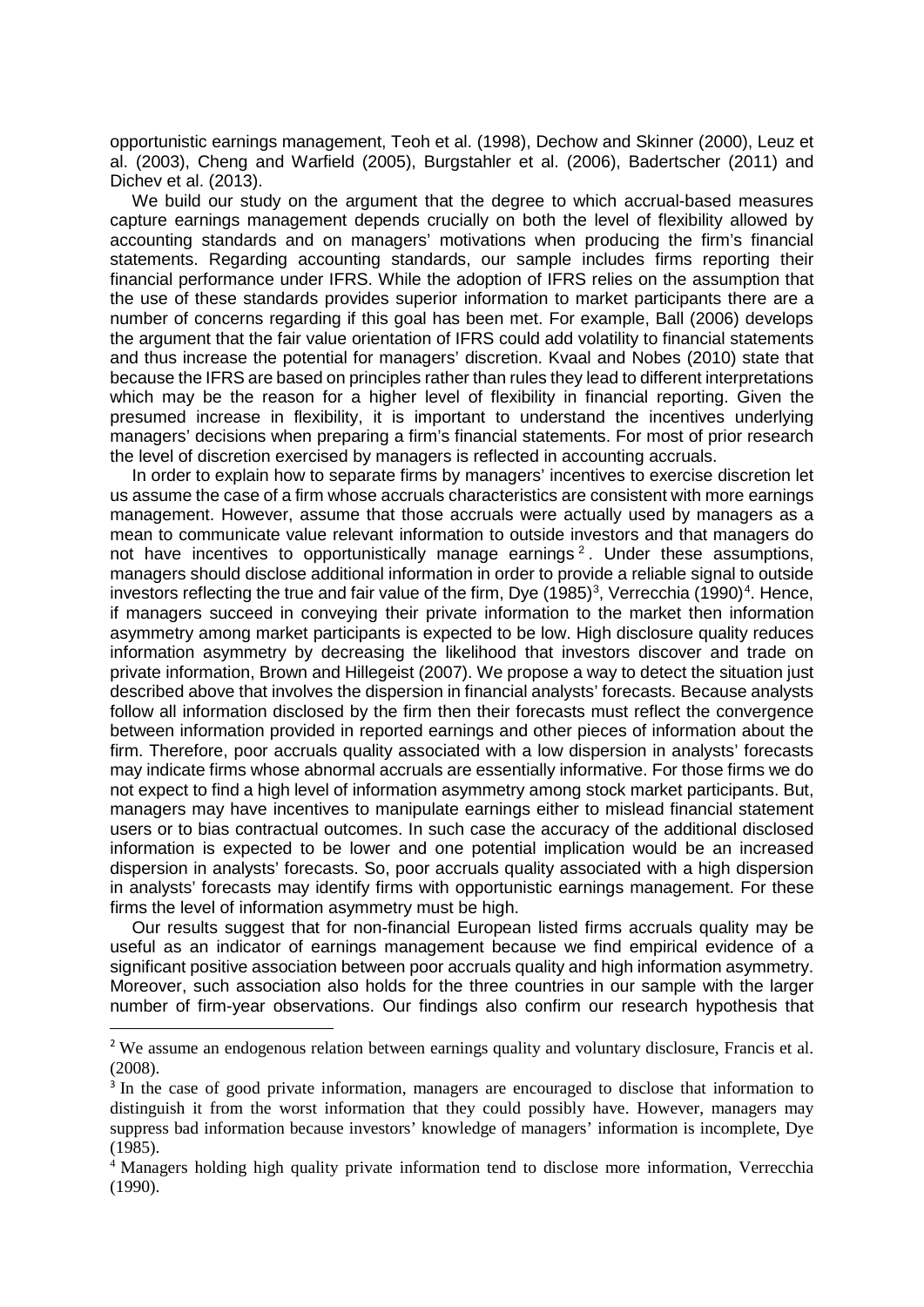adding managers' incentives to accruals quality enhances the discriminatory power of this indicator. Such evidence is consistent with investors being able, at least in part, to interpret correctly accruals used by managers to communicate private information.

Our contribution to the literature on earnings management is fourfold. Firstly, using nonfinancial listed European firms, we provide empirical evidence on the association between accruals quality and investors' reactions as reflected in information asymmetry, which is consistent with accruals quality being an indicator of earnings management. Such study is important because it provides insights into several issues that are of interest to investors, managers, regulators, practitioners and academics. Secondly, we add to previous literature by showing that including managers' incentives, as captured by analysts' forecasts dispersion, enhances the discriminatory power of accruals quality. This finding is relevant given prior literature suggesting that accruals based measures are noisy indicators of earnings management. We show that the combination of accruals quality and analysts' forecasts dispersion enhances the performance of accruals quality as an indicator of earnings management. Thirdly, we find evidence that, even at the country level, taking into account managers' incentives enhances the performance of the earnings management indicator. Fourthly, the empirical tests suggest that, in the case of European stock markets, larger firms, more liquid stocks and firms with higher stock prices tend to exhibit lower levels of information asymmetry.

The remainder of the paper is organized as follows. Section 2 exhibits a brief literature review and develops the hypotheses analyzed in the study. Section 3 describes the proxies for earnings management, information asymmetry and the specifications of the empirical model. Section 4 presents sample selection procedures and sample characteristics. Section 5 documents some descriptive statistics and reports the results of the empirical tests. Concluding remarks are provided in section 6.

## **2. Literature Review and Hypotheses Development**

We investigate the usefulness of accruals quality as a measure of earnings management for stock market participants. To examine the performance of this measure we use a marketbased approach that consists in exploiting the likely relation between earnings management and information asymmetry among stock market investors. Perotti and Wagenhofer (2014) also apply a market-based method to assess the performance of several proxies of earnings management. However, while we study the impact of earnings management on the characteristics of investor's expectations, they analyze the impact on securities mispricing that depends on investors' expectations.

To assess the expected impact of earnings management on information asymmetry we rely on insights provided by rational expectations and market microstructure models. We consider a market with two types of investors: informed and uninformed investors. Uninformed investors form their expectation about a firm's expected cash flows based on public information, while informed investors have access to private information. Information asymmetry is defined as the difference in information precision<sup>5</sup> between informed and uninformed investors. Lambert et al. (2012). Assuming that a firm increases the precision of public information, without influencing private information, this implies an expected reduction in information asymmetry. This is consistent with the results of the analytical model developed by Easley and O'Hara (2004) that making public some of informed investors' private information reduces their information advantage, because it increases information precision for uniformed investors while leaving unchanged the precision for informed investors.

However, earnings management is a non observable construct and thus a variety of measures have been proposed in extant literature, see Schipper and Vincent (2003) and Dechow et al. (2012). Previous works split accruals into two components, a first component reflecting a firm's economic conditions and a residual component called abnormal accruals.

<span id="page-4-0"></span> <sup>5</sup> Information precision is the reciprocal of the variance of beliefs about a firm's future cash flows, Lambert et al. (2012).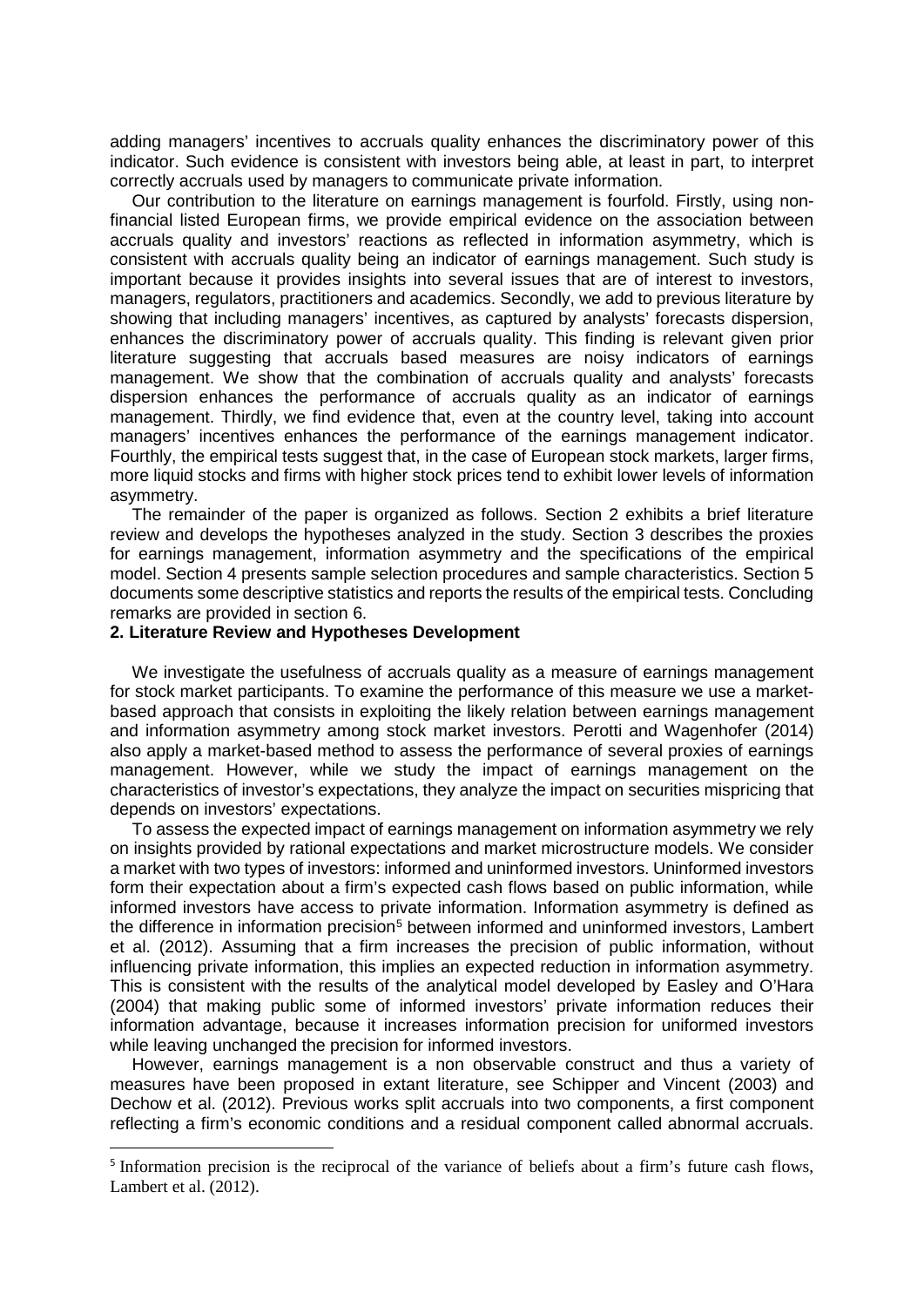Measures based on abnormal accruals have been widely adopted in extant literature to detect earnings management as in Francis et al. (2005) and Batacharya et al., (2013). When selecting a proxy of earnings management the relevance of each measure must be evaluated in the context of a specific decision model, Dechow et al. (2010). In our model, the indicator of earnings management is expected to be related with differences in the precision of investors' beliefs about a firm's prospects. Given that we are using a market-based approach, we rely on the Perotti and Wagenhofer  $(2014)^6$  $(2014)^6$  finding on the superiority of accruals based measures, particularly accruals quality. Additionally, the selection of accruals quality follows a trend in recent literature that uses measures based on the variability of discretionary accruals over time.

Our main proxy for earnings management is accruals quality. This measure reflects the degree to which earnings map into cash flows. More specifically accruals quality is measured by the standard deviation of the residuals obtained by regressing total current accruals on a firm's cash flows and other economic variables. In a robustness test we also apply discretionary accruals, which measure the difference between observed total accruals and their expected values. Discretionary accruals have been widely employed to assess earnings management activities. In our study we use a version of the modified Jones model, Dechow et al. (1995), with lagged return-on-assets proposed by Kothari et al. (2005).

To analyze the relevance of accruals quality as a measure of earnings management we empirically study the association between accruals quality and information asymmetry, measured by the spread  $<sup>7</sup>$  $<sup>7</sup>$  $<sup>7</sup>$ . This method relies on estimating the impact of earnings</sup> management on variables reflecting the market reaction to information, for example Perotti and Wagenhofer (2014) study the impact of earnings management on the absolute value of the difference between actual returns and expected future returns.

Market microstructure posits that both in quote and limit order driven markets the bid-ask spread has three components: order processing costs, inventory costs and adverse selection component. The adverse selection component is associated with information asymmetry among market participants, and reflects the expected losses of liquidity providers when trading with informed investors. We develop the argument that more earnings management results in poor public information implying an increase in the level of information asymmetry because of the informational advantage of informed investors. Thus, we expect to find a positive association between poor public information and the spread, and we formalize the following hypothesis,

H1: Earnings management, as measured by poor accruals quality, implies high information asymmetry.

Accruals make financial reports more informative because if accruals had no informational content then investors would prefer cash flows to earnings. For example, when forecasting future cash flows a certain degree of earnings stability is required in past and current earnings. By including accruals, managers can offset some of the cash flow volatility making earnings smoother, because earnings volatility is an obstacle to predictability, Gajewsky and Quéré (2013). Therefore, managers may use smoothing to incorporate into earnings their private information about future cash flows. This is in line with the Graham et al. (2005) reported evidence that managers associate lower earnings volatility with a positive market premium. This branch of the literature argues that managers exercise discretion in reporting their financial performance in order to communicate private information to outside investors,

<span id="page-5-0"></span><sup>&</sup>lt;sup>6</sup> Specifically, Perotti and Wagenhofer (2014) propose a stock-price-based measure for assessing the quality of several proxies for earnings quality.

<span id="page-5-1"></span><sup>7</sup> The adverse selection component of the quoted spread is equal to the revision in the expectations of the market maker conditional on the precision of private information and on the probability that the trader is an informed investor. Hence, such proxy is expected to capture both information precision and information asymmetry.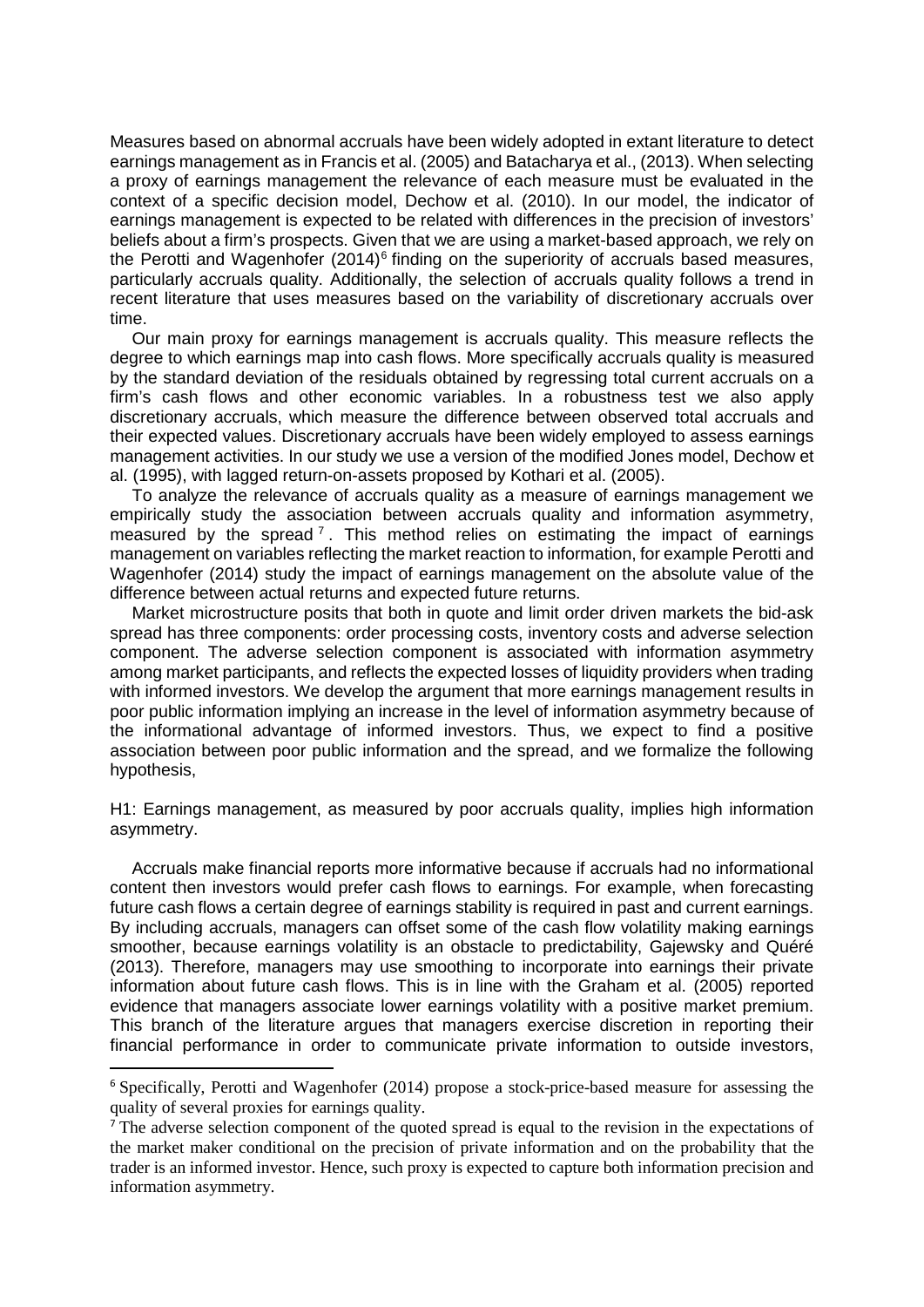Subramanyam (1996), Louis and Robinson (2005), Badertscher et al. (2012) and Chen et al. (2013). However most of prior literature suggests that managers have opportunistic motivations when reporting earnings, Jones (1991), Francis et al. (2005), Francis et al. (2008), Rajgopal and Venkatachalam (2011), Bhattacharya et al. (2013). We propose that in a given market there are two types of firms: firms where the informational component outweighs the earnings management component and firms where the earnings management component prevails. Thus, a positive association between accruals quality and the spread is expected for firms where the earnings management component prevails. Assuming a market with both types of firms, the relationship between accruals and information asymmetry may be positive, negative or even negligible.

To assess the expected impact of accruals quality on information asymmetry we rely on the underlying managers' incentives for using accruals. To empirically distinguish managers' incentives we assume that both earnings management and managers' voluntary disclosure influence investors' beliefs about a firm's future performance. Investors construct their beliefs about firm value based on public and private information, particularly on information reflected in financial reports. The informational content of voluntary disclosure has been investigated in the form of a number of information items disclosed in the annual reports, Francis et al. (2008) and Mouselli et al. (2012) and items disclosed in 10-K fillings, Francis et al. (2008). When managers rely on accruals for opportunistic earnings management, substantial differences can occur between the informational content of the accruals quality indicator and voluntary information disclosure. One implication of this is a higher degree of uncertainty in investors' beliefs and an increased dispersion in analysts' forecasts. We propose that the dispersion in analyst's forecasts can partially reveal managers' underlying incentives for using accruals. Therefore, poor accruals quality associated with a high (low) dispersion in analysts' forecasts may indicate firms with opportunistic (informative) earnings management. Although in the context of Initial Public Offerings (IPO), Chen et al. (2013) provide evidence that high discretionary accruals are associated with informative earnings management in the case of firms with low information uncertainty. Thus, we propose that combining accruals quality and the dispersion in analysts' forecasts provides a better indicator of earnings management than accruals quality solely and we posit the following hypothesis:

H2: The positive association between poor accruals quality and information asymmetry is stronger for firms with opportunistic earnings management, as detected by combining poor accruals quality and a high dispersion in analysts' forecasts.

Previous studies report that managers associate firms with low earnings volatility with better information disclosure Graham et al. (2005) and that earnings smoothness is a favorable attribute of earnings Perotti and Wagenhofer (2014). Although investigating a different research topic, we also assume that investors find more difficult to interpret information contained in earnings when abnormal accruals are highly variable over time. Given that the accruals quality measure reflects the volatility of abnormal accruals we propose that high volatilities are likely to identify firms with poor public information and consequently high levels of information asymmetry. Thus, the association between accruals quality and the spread is expected to be stronger for firms with worst accruals quality anticipating a nonlinear relationship between accruals quality and the spread, leading to the following hypothesis:

H3: The positive association between poor accruals quality and information asymmetry is nonlinear and such association is stronger for firms with higher earnings management.

# **3. Proxies and Empirical Model**

## *3.1 Proxies for Earnings management*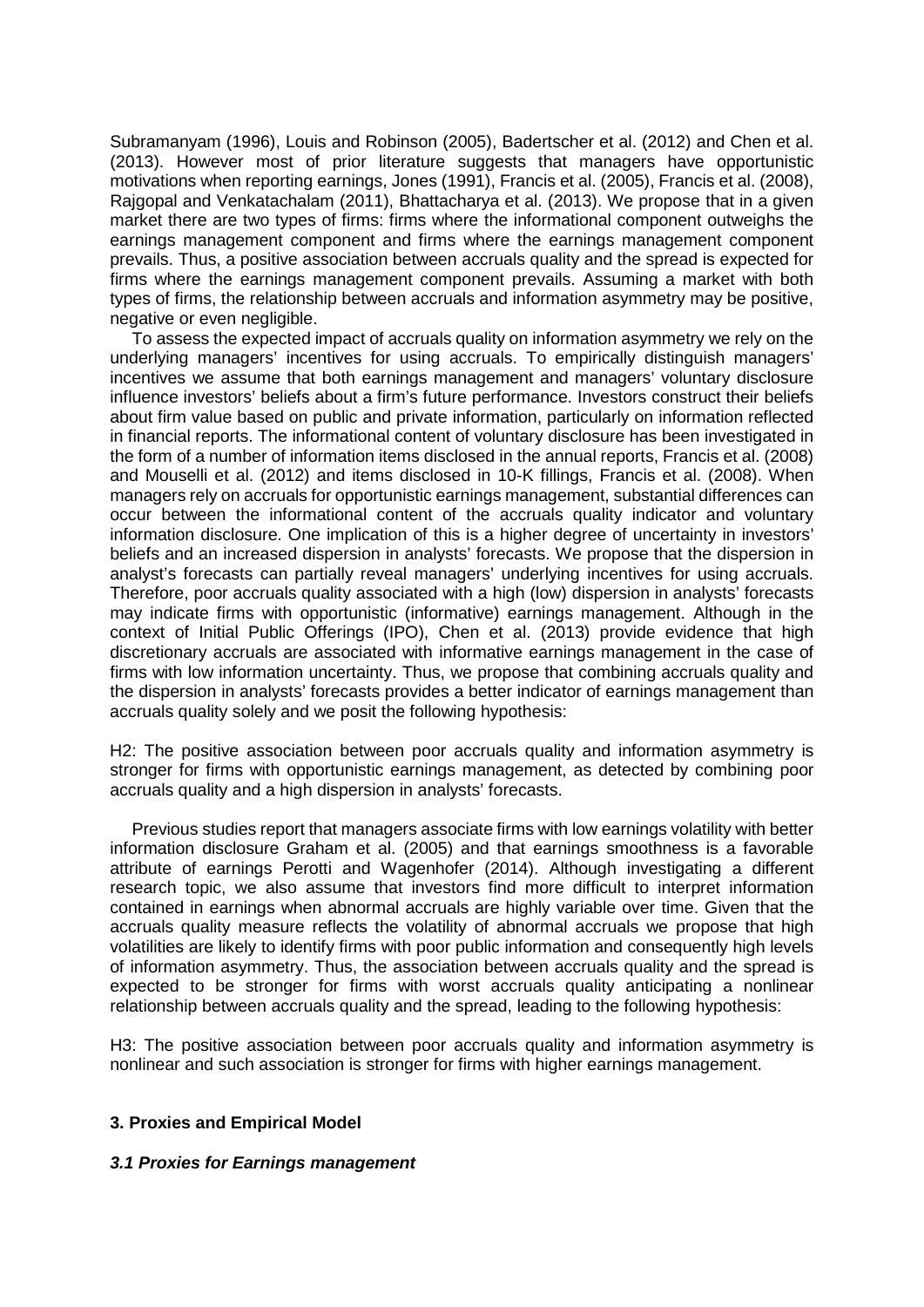#### **Accruals Quality**

Information about earnings measured by accrual accounting provides a better basis for assessing the entity's past and future performance than information about current cash flows. Specifically, accruals are assumed to be useful for investors and other economic agents to the extent that they could help in anticipating future cash flows. However, IFRS provide managers with a certain degree of flexibility when reporting a firm's financial performance. Therefore, a proxy for earnings management should be able to capture the level of discretion exercised by managers, as it is the case of the accrual quality measure proposed by Dechow and Dichev (2002), as modified by McNichols (2002) in the operational form proposed by Francis et al. (2005). Dechow and Dichev (2002) measure the quality of accruals by the extent to which current accruals map into past, current and future cash flows, more specifically by the standard deviation of the residuals of the regression of currents accruals on cash flows (estimated at the firm level or at the sector level). McNichols (2002) include in the estimation of residuals the variables current year property, plant and equipment and change in net sales, which are the fundamental variables in the Jones (1991) model. Francis et al. (2005) investigate the impact of this measure on the cost of capital. Specifically, they estimate the regression residuals cross-sectionally, by year, within each of the 48 Fama and French (1997) industry classifications.

To measure accruals quality, we begin by computing total current accruals as the change in non-cash working capital,

$$
TCA_{i,t} = \Delta CA_{i,t} - \Delta CL_{i,t} - \Delta Cash_{i,t} + \Delta STDebt_{i,t}
$$
 (1)

Where ∆*CA* is the change in current assets, ∆*CL* is the change in current liabilities, ∆*Cash* is the change in cash, ∆*STDebt* represents the change in short term debt.

Accruals quality is measured by the standard deviation of the residuals obtained by regressing total current accruals on operating cash flow in the current period, prior period and future period, change in revenues and gross value of property plant and equipment.

$$
TCA_{i,t} = \alpha_0 + \alpha_1 CFO_{i,t-1} + \alpha_2 CFO_{i,t} + \alpha_3 CFO_{i,t+1} + \alpha_4 PPE_{i,t} + \alpha_5 \operatorname{Re} v_{i,t} + e_{i,t}
$$
\n(2)

All variables are scaled by average total assets.

We estimate cash flow from operations as the difference between net income before extraordinary items and total accruals (TA),

$$
CFO_{i,t} = NIBE_{i,t} - TA_{i,t} \tag{3}
$$

Where TA is defined as the change in non-cash working capital minus depreciation and amortization expense,

$$
TA_{i,t} = \Delta CA_{i,t} - \Delta CL_{i,t} - \Delta Cash_{i,t} + \Delta STDebt_{i,t} - Depn_{i,t}
$$
\n
$$
\tag{4}
$$

In order to obtain the residuals  $e_{i,t}$  for firm i and year t, equation (2) is cross-sectionally estimated in year t at the Fama and French's (1997) industry level. Accruals quality in year t refers to the standard deviation of a firm's residuals calculated over year t-4 through t.

#### **Discretionary Accruals**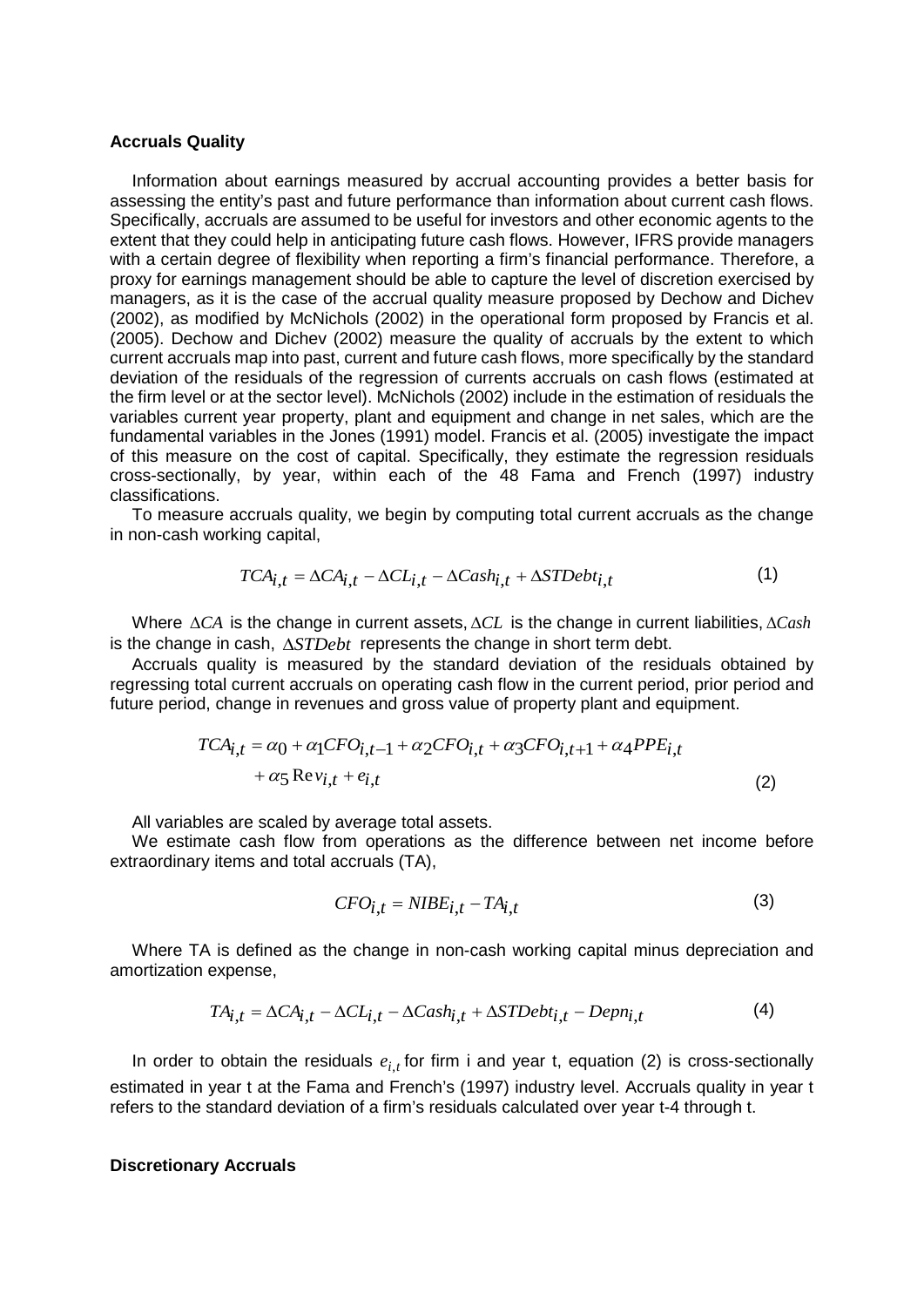To examine the robustness of our results we also run tests using the discretionary accruals measure. While accruals quality represents the standard deviation of the total accruals regression residuals, the discretionary accruals measure captures the absolute value of abnormal accruals period by period. Both measures have been used in literature in the context of market based approaches. For example, Chen et al. (2012) attributes idiosyncratic return volatility to discretionary accrual volatility, while Bhattacharya et al. (2013) explains information asymmetry in stock markets by accruals quality.

The discretionary accruals measure is based on the modified Jones model, Jones (1991) and Dechow et al. (1995), with the contribution of Kothari et al. (2005), which consists in including the explanatory variable lagged return-on-assets in the residual estimation.

To estimate discretionary accruals we begin with total accruals, obtained as in equation (4). Then, using firm-year observations on total accruals we estimate cross-sectional regressions at the Fama and French's (1997) industry group level,

$$
TAcc_{i,t} = \alpha_0 + \alpha_1 \left( \frac{1}{Assets_{i,t-1}} \right) + \alpha_2 \left( \Delta Sales_{i,t} - \Delta AR_{i,t} \right) + \alpha_3 PPE_{i,t}
$$
  
+  $\alpha_4 ROA_{i,t-1} + e_{i,t}$  (5)

Where *TAcci*,*<sup>t</sup>* is total accruals scaled by lagged total assets, ∆*Sales* is the change in sales scaled by lagged total assets (  $Asets<sub>i,t-1</sub>$ ), ∆*AR* is the change in accounts receivable<sup>[8](#page-8-0)</sup> scaled by lagged total assets, *PPE* is net property, plant and equipment scaled by lagged total assets and *ROA* represents return on assets in period t-1. Discretionary accruals are defined as the residuals of equation (5). These residuals represent the component of total accruals left after controlling for firm performance, firm economic activity and investment in Plant, Property and Equipment.

# *3.2 Proxies for Information Asymmetry*

There are a number of information differences across investors in securities markets. This information asymmetry is a concern to market participants and securities regulators. One problem is that uninformed investors might be reluctant to invest if they fear to lose in their trading against informed investors. In addition, uninformed traders might demand a return premium for investing in securities exhibiting high level of information asymmetry (Lambert et al., 2012).

A strand in previous literature uses the bid-ask spread as a proxy for information asymmetry. The spread has three components: the order-processing cost, the inventory holding cost and the adverse selection component. The order-processing costs are, for example, those associated with providing the market maker service such as rents, labour costs and equipment, Bollen et al. (2004). The inventory holding cost represents the market maker compensation for the price risk associated with a suboptimal inventory position, Bollen et al. (2004). The Adverse selection component of the spread represents the market maker compensation for the losses incurred when trading with investors who are better informed about the true security value.

A recent stream of literature uses intraday data based measures of information asymmetry, for example the probability of information-based trading (PIN) developed by Easley et al. (2002) used by Brown and Hillegeist (2007), Jayaraman (2008), Bhattacharya et al. (2013) and the Price Impact of trade used by Glosten and Milgrom (1985) and Bhattacharya et al. (2013).

<span id="page-8-0"></span> <sup>8</sup> Dechow et al. (1995) propose a modified Jones model where they assume that changes in credit sales are the result of Earnings Management.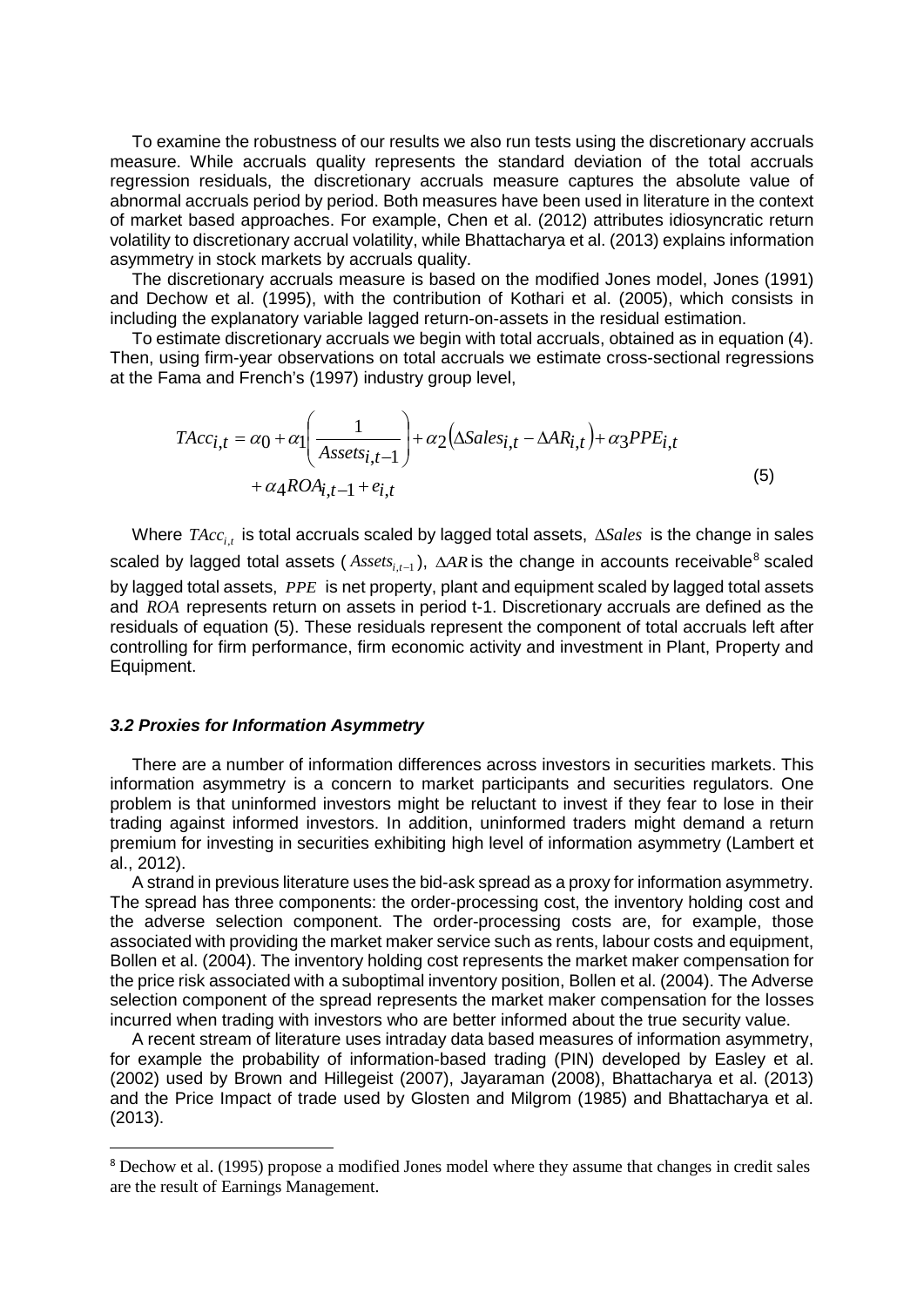However, for most of the European firms in our sample databases with such type of data are not available. Thus, in our study we use the Corwin and Schultz (2012) estimator because these authors argue that the estimator can be used both with daily or intraday data and found empirical evidence of a similar performance of the spread estimator as compared to alternative measures based on high-frequency data for U.S. markets. This estimator uses the daily high and low prices to estimate the relative spread. The basic idea is that the spread is the same over a single day period or over one two-day period, while the variance increases proportionally with the period length. To estimate the spread we denote the actual high (low) stock price in day t by  $H_t^A\left( L_t^A\right)$ . Representing by S the relative bid-ask spread, the observed high (low) stock price in day t is,  $H_t^0 = H_t^A | 1 + \frac{B}{2}$ J  $\left(1+\frac{S}{2}\right)$  $\setminus$  $= H_t^A \left( 1 + \right)$ 2  $H_t^0 = H_t^A \left( 1 + \frac{S}{2} \right)$ ,  $L_t^0 = L_t^A \left( 1 - \frac{S}{2} \right)$  $\left(1-\frac{S}{2}\right)$  $L_t^0 = L_t^A \left( 1 - \frac{S}{2} \right)$  . Corwin and Schultz (2012) show

that the relative spread S can be estimated as:

$$
S = \frac{2\left(e^{\alpha} - 1\right)}{1 + e^{\alpha}}
$$
 (6)

$$
\alpha = \frac{\sqrt{2\beta} - \sqrt{\beta}}{3 - 2\sqrt{2}} - \sqrt{\frac{\gamma}{3 - 2\sqrt{2}}}
$$
\n(7)

$$
\gamma = \left[ \ln \left( \frac{H_{t,t+1}^0}{L_{t,t+1}^o} \right) \right]^2, \ \beta = \left[ \ln \left( \frac{H_{t,t}^0}{L_{t,t}^o} \right) \right]^2 + \left[ \ln \left( \frac{H_{t,t+1}^0}{L_{t,t+1}^o} \right) \right]^2 \tag{8}
$$

The estimator is adjusted for overnight returns and negative estimates are set to zero. To estimate the spread on an annual basis, we estimate spreads separately for each two-day period and calculate the average across all overlapping two-day periods in the year.

#### *3.3 Empirical Models*

In this section, we develop the empirical models used to investigate the impact of earnings management on information asymmetry. In a first model, we use accruals quality to measure earnings management and the high-low spread estimator for information asymmetry. Previous studies identify a number of highly significant factors in explaining information asymmetry. Thus, we include in our model a number of control variables that are known to influence the spread and we get the following equation,

$$
HL\_S_{i,t} = \alpha_0 + \alpha_1 A Q_{i,t} + \alpha_2 SIZE_{i,t} + \alpha_3 ILLIQ_{i,t} + \alpha_4 INV\_PRI_{i,t} + \alpha_5 TURN_{i,t} + \alpha_6 ANALYSTS_{i,t} + \varepsilon_{i,t}
$$
\n(9)

*HL* \_ *S* is the annual average of the daily high-low spread estimator *S* , defined above.

AQ is the accruals quality measure given by the standard deviation of residuals from Francis et al. (2005) regression model, also defined above. We expect to find higher levels of information asymmetry for firms with poor informational environment. If poor accruals quality indicates poor public information then a positive sign is expected for the AQ regression coefficient.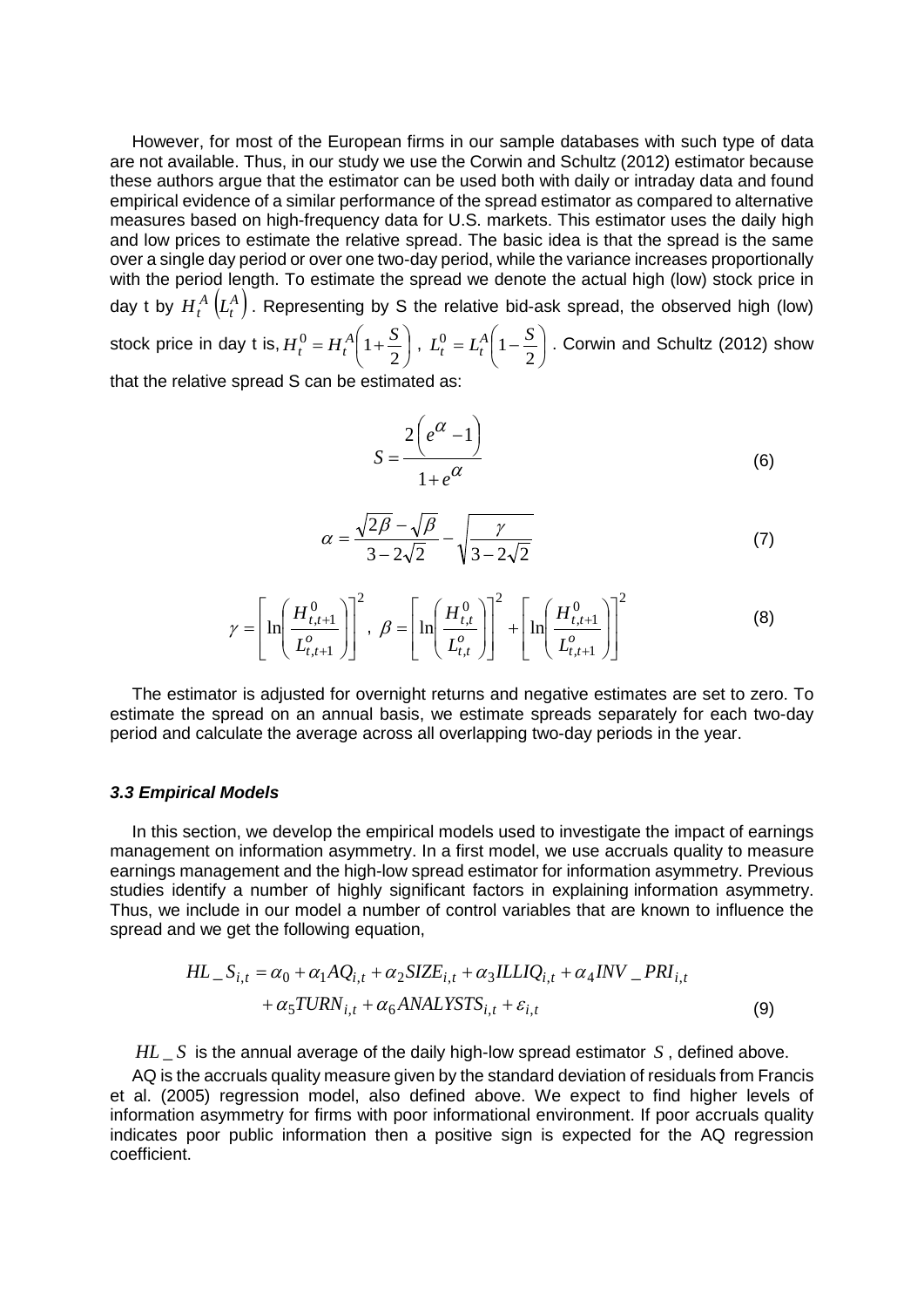*SIZE* denotes the logarithm of market capitalization. Because larger firms tend to produce more information and to disclose such information faster this must reduce information asymmetry, Chae (2005). Thus we expect to find a negative association between spread and size.

Market microstructure models propose three components of the spread: order processing costs, inventory costs and adverse selection. As we intend to use the adverse selection component to represent information asymmetry, we must remove the remaining components. To take into account the order processing costs component we include turnover (TURN), following Bollen et al. (2004), Acker et al. (2002). TURN is defined as the ratio of shares traded over year t, divided by the total number of shares outstanding. It is expected that these costs decrease with turnover, implying an expected negative regression coefficient. To account for the inventory holding component of spread we follow Amihud (2002) and Hasbrouck (2009) that propose a measure for illiquidity (ILLIQ) defined as the annual average of the ratio between the absolute value of the daily stock return and the corresponding daily trading volume. We expect that more illiquidity means higher spread, leading to a predicted positive regression coefficient

*INV* \_ *PRI* which represents the inverse of stock price is used by Jayaraman (2008) as an explanatory variable for spread. This variable is used in microstructure models to take into account the effect of price discreteness due to the minimum tick size, Bollen et al. (2004). Firms with lower stock prices tend to have larger relative bid-ask spreads, implying an expected positive regression coefficient for the inverse of stock price.

*ANALYSTS* represents analyst coverage, measured by total number of annual analysts' estimates. On the one hand, firms with more earnings management and, consequently, high information asymmetry, tend to attract more analysts' estimates because the value of private information is greater. On the other hand, more analysts' estimates increase information production thus reducing information asymmetry, Lobo et al. (2012). We propose a negative association between analyst coverage and information asymmetry. However, prior literature reports conflicting results about this relationship, Van Ness et al. (2001).

In order to take into account managers' incentives we further develop the basic model by including a dummy variable *DISP* set equal to one for values of the dispersion in analysts' forecasts higher than the 33rd percentile and zero otherwise. The dispersion in analysts' forecasts is defined as the standard deviation in analysts' forecasts scaled by the median forecast. Such development aims at identifying firms that are likely to use accruals mainly for earnings management, thus we expect to find a stronger positive association between AQ and HL<sub>S</sub>.

$$
HL\_S_{i,t} = \alpha_0 + \alpha_1 A Q_{i,t} + \alpha_2 DISP_{i,t} \times AQ_{i,t} + \alpha_3 SIZE_{i,t} + \alpha_4 ILLIQ_{i,t} + \alpha_5 INV\_PRI_{i,t} + \alpha_6 TURN_{i,t} + \alpha_7 ANALYSIS_{i,t} + \varepsilon_{i,t}
$$
(10)

To test the nonlinear specification of our basic model we rank firms by the accruals quality measure and split the sample into quintiles. We include in the regression model four quintile dummies Q2, Q3, Q4 and Q5, identifying firms in accruals quality quintiles except for quintile one. For example Q2 is set to one if the firm is included in quintile one and zero otherwise. We expect to find larger spreads especially for the fourth and fifth quintiles.

$$
HL\_S_{i,t} = \alpha_0 + \alpha_1 Q 2_{i,t} + \alpha_2 Q 3_{i,t} + \alpha_3 Q 4_{i,t} + \alpha_4 Q 5_{i,t} + \alpha_5 S I Z E_{i,t}
$$
  
+  $\alpha_6 ILLIQ_{i,t} + \alpha_7 INV\_PRI_{i,t} + \alpha_8 T U R N_{i,t}$   
+  $\alpha_9 ANALY ST S_{i,t} + \varepsilon_{i,t}$  (11)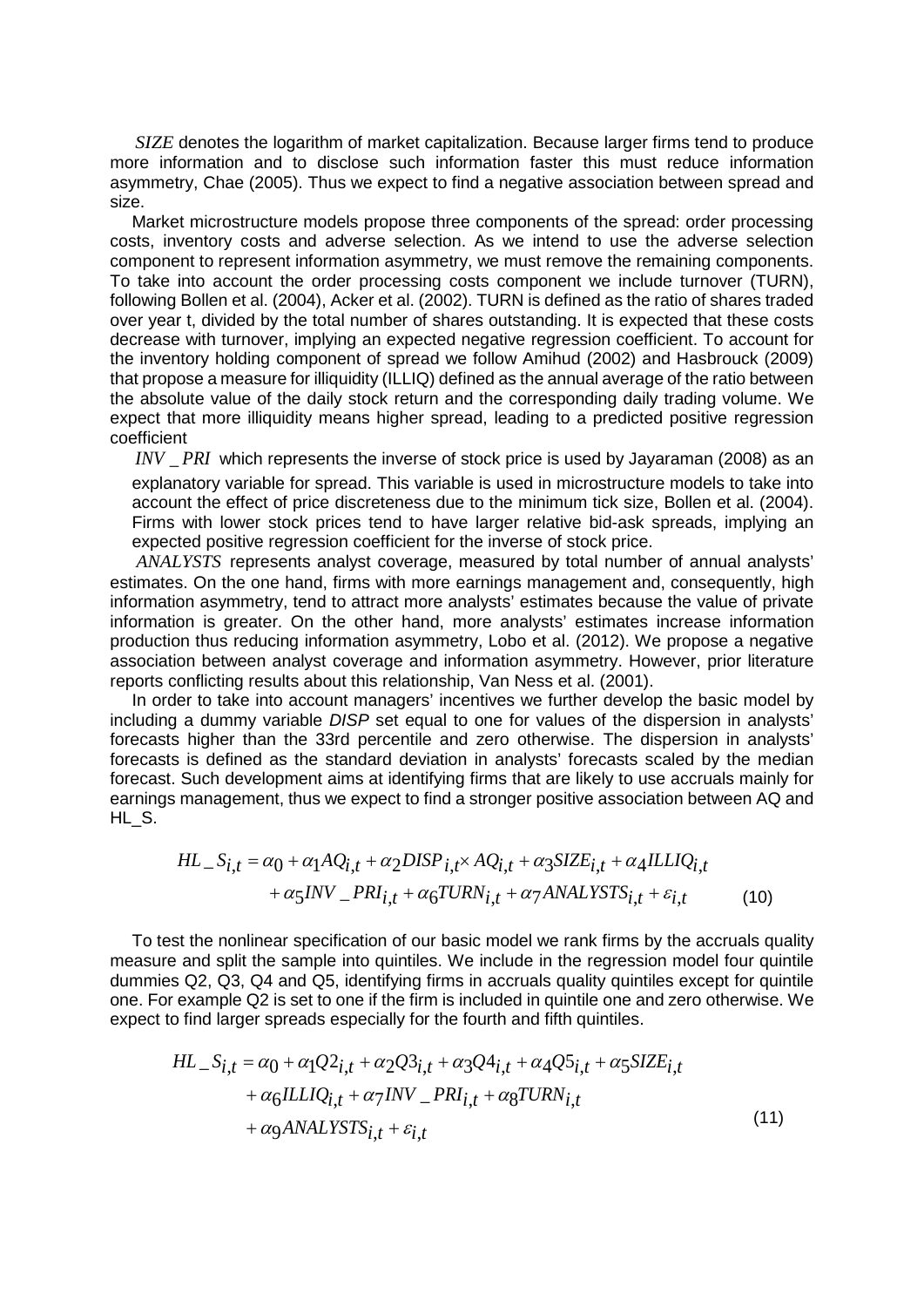In a robustness test to our results, the basic model was estimated using discretionary accruals as a different proxy for earnings management.

$$
HL\_S_{i,t} = \alpha_0 + \alpha_1 ACC\_DISC_{i,t} + \alpha_2 SIZE_{i,t} + \alpha_3 ILLIQ_{i,t} + \alpha_4 INV\_PRI_{i,t} + \alpha_5 TURN_{i,t} + \alpha_6 ANALYSIS_{i,t} + \varepsilon_{i,t}
$$
\n(12)

#### **4. Data and Sample Selection**

Our sample consists of firms listed in eighteen European stock markets, over the period from 2003 to 2011. The sample includes firms from seventeen European Monetary Union countries and the United Kingdom. Our primary source of data is the Thomson Reuters Datastream database. Additionally, we collect the number of analysts providing earnings per share estimates for the next financial year and the standard deviation of analysts' earnings per share estimates from I/B/E/S.

In order to allow comparison we include in our sample firm-year observations if their financial reports are based on IFRS accounting standards. While the mandatory IFRS adoption for listed firms in European Union was made effective from 2005, many firms voluntary adopt IFRS few years before. Thus, we also include in our sample years 2003 and 2004, but in order to ensure that only firm-year observations reported under IFRS were included in estimations we use the Thomson Reuters Datastream key item Accounting Standards Followed.

For a number of firms included in our sample some variable are not available over the full sampling period. In order to avoid excluding too many firms we define as a minimum criterion that firms have at least three full years of data. After applying this restriction the number of firms in the sample drops to 1,999. Additionally, we exclude firms with missing industry code classification, financial firms and utilities (Fama and French industry codes 31, 44, 45, 46, 47 and 48) because they are subject to specific regulations, reducing the number of firms to 1607. After this procedure, four countries were excluded from the sample: Cyprus, Luxembourg, Malta and Slovakia.

The number of firm-year observations depends on the specific regression being estimated. As indicative of the order of magnitude, the number of firm-year observations used to estimate the basic regression is 8,469. This regression includes the spread as the dependent variable, accruals quality and control variables. In a similar regression estimation firm-year observations for UK, France and Germany are 3,425 (40.4%), 1,395 (16.5%) and 1,119 (13.2%), respectively. These three markets together represent 70.1% of the full sample.

## **5. Empirical Results**

#### *5.1 Descriptive Statistics and Correlations*

Table 1 gives descriptive statistics of the variables used to measure information asymmetry, earnings management and other explanatory variables for information asymmetry. To mitigate the effect of potential outliers, the variables are winsorized at the first and ninety-ninth percentile.

|             | Mean    | Median  | Std. Dev. | Minimum | Maximum |
|-------------|---------|---------|-----------|---------|---------|
| HL S        | 1.4401  | 1.2088  | 0.8542    | 0.3474  | 7.1859  |
| AQ          | 0.0341  | 0.0263  | 0.0288    | 0.0010  | 0.4746  |
| <b>SIZE</b> | 12.5836 | 12.4831 | 2.0497    | 7.7082  | 18.0228 |

**Table 1:** Descriptive Statistics for Selected Variables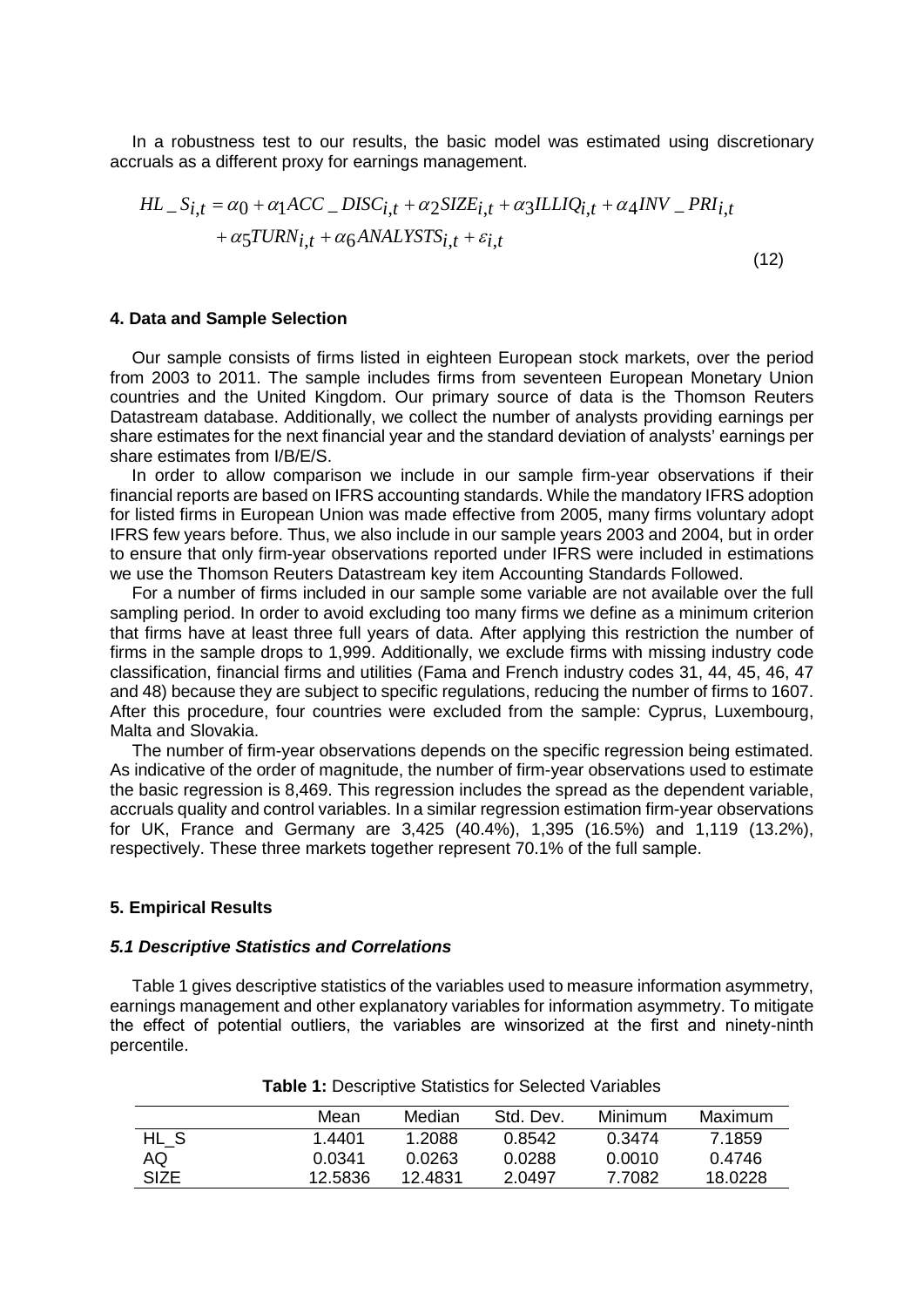| <b>ILLIQ</b>    | 0.0883 | 0.0013 | 0.3734 | 7.7E-08 | 5.6706 |
|-----------------|--------|--------|--------|---------|--------|
| INV PRI         | 0.1033 | 0.0280 | 0.2419 | 0.0005  | 3.0394 |
| TURN            | 0.6855 | 0.4336 | 0.7313 | 0.0004  | 4.7113 |
| <b>ANALYSTS</b> | 7.9985 | 5.0    | 7.5518 | 1.0     | 54.0   |
|                 |        |        |        |         |        |

Notes: Variable definitions:  $HL$  S = annual variable defined as the average of the Corwin and Schultz (2012) bid-ask spread estimator multiplied by one hundred.  $\overline{AQ}$  = accruals quality measure given by the standard deviation of residuals from the Francis et al. (2005) regression model. SIZE = log of market capitalization in  $\epsilon$  thousands. ILLIQ = calculated as one hundred times the annual average of daily unsigned stock return divided by trading volume. INV PRI = inverse of stock price. TURN = ratio of shares traded over the year divided by the total number of shares outstanding.  $ANALYSTS = analyst covered$ , measured by total number of annual analysts' estimates.

Our primary variables are accruals quality and the HL spread estimator. The mean value of AQ is 0.0341 which is similar to the 0.0442 reported by Francis et al. (2005) for US markets and for the period from 1970 to 2001. In our tests the variable for information asymmetry is the HL spread estimator multiplied by one hundred. We find a mean value of the spread measure in European markets of 1.4401 which is slightly lower than that reported for US markets. Specifically, the mean value of the HL spread estimator multiplied by one hundred reported by Corwin and Schultz (2012) is 2.10 for the period from 1993 to 2006.

Table 2 describes the mean and standard deviation of the main regression variables for the three major markets. The selection of the three major markets is based on the number of firmyear observations. France has both the lower mean value of HL\_S and AQ, which seems consistent with lower earnings management (low AQ) implying lower information asymmetry (low HL\_S). However, such evidence is not conclusive because these results do not take into account the impact of control variables on the spread estimator.

|      | <b>Table 2:</b> Descriptive Statistics for the three Major Markets |          |        |          |         |          |  |  |  |
|------|--------------------------------------------------------------------|----------|--------|----------|---------|----------|--|--|--|
|      | United Kingdom                                                     |          | France |          | Germany |          |  |  |  |
|      | Mean                                                               | Std. Dev | Mean   | Std. Dev | Mean    | Std. Dev |  |  |  |
| HL S | 1.5867                                                             | 1.0012   | 1.2901 | 0.7398   | 1.4597  | 0.6259   |  |  |  |
| AQ   | 0.0381                                                             | 0.0305   | 0.0287 | 0.0224   | 0.0388  | 0.0376   |  |  |  |
|      | Source: authors' calculations                                      |          |        |          |         |          |  |  |  |

#### **Table 2:** Descriptive Statistics for the three Major Markets

Notes: Variable definitions:  $HL$  S = annual variable defined as the average of the Corwin and Schultz (2012) bid-ask spread estimator multiplied by one hundred. AQ = accruals quality measure given by the standard deviation of residuals from the Francis et al. (2005) regression model.

Table 3 contains the Pearson's correlation coefficients of the variables used to measure information asymmetry, earnings management and other explanatory variables for information asymmetry. Correlations between AQ and HL\_S are positive (0.213) and statistically significant at the 1% level. This result is consistent with the shares of firms with poor accruals quality exhibiting a high level of information asymmetry. The spread estimator is negatively correlated with firm size, meaning that larger firms exhibit lower levels of information asymmetry. The results show high absolute values of this coefficient consistent with firm size being a main explanatory variable of information asymmetry. Illiquidity and inverse of stock price are positively correlated with the spread estimator, consistent with higher spreads for illiquid stocks and stocks with low prices.

| <b>Table 3: Correlations</b> |            |    |             |              |         |      |          |  |
|------------------------------|------------|----|-------------|--------------|---------|------|----------|--|
|                              | HL S       | AQ | <b>SIZE</b> | <b>ILLIQ</b> | INV PRI | TURN | ANALYSTS |  |
| HL S                         |            |    |             |              |         |      |          |  |
| AQ                           | $0.213***$ |    |             |              |         |      |          |  |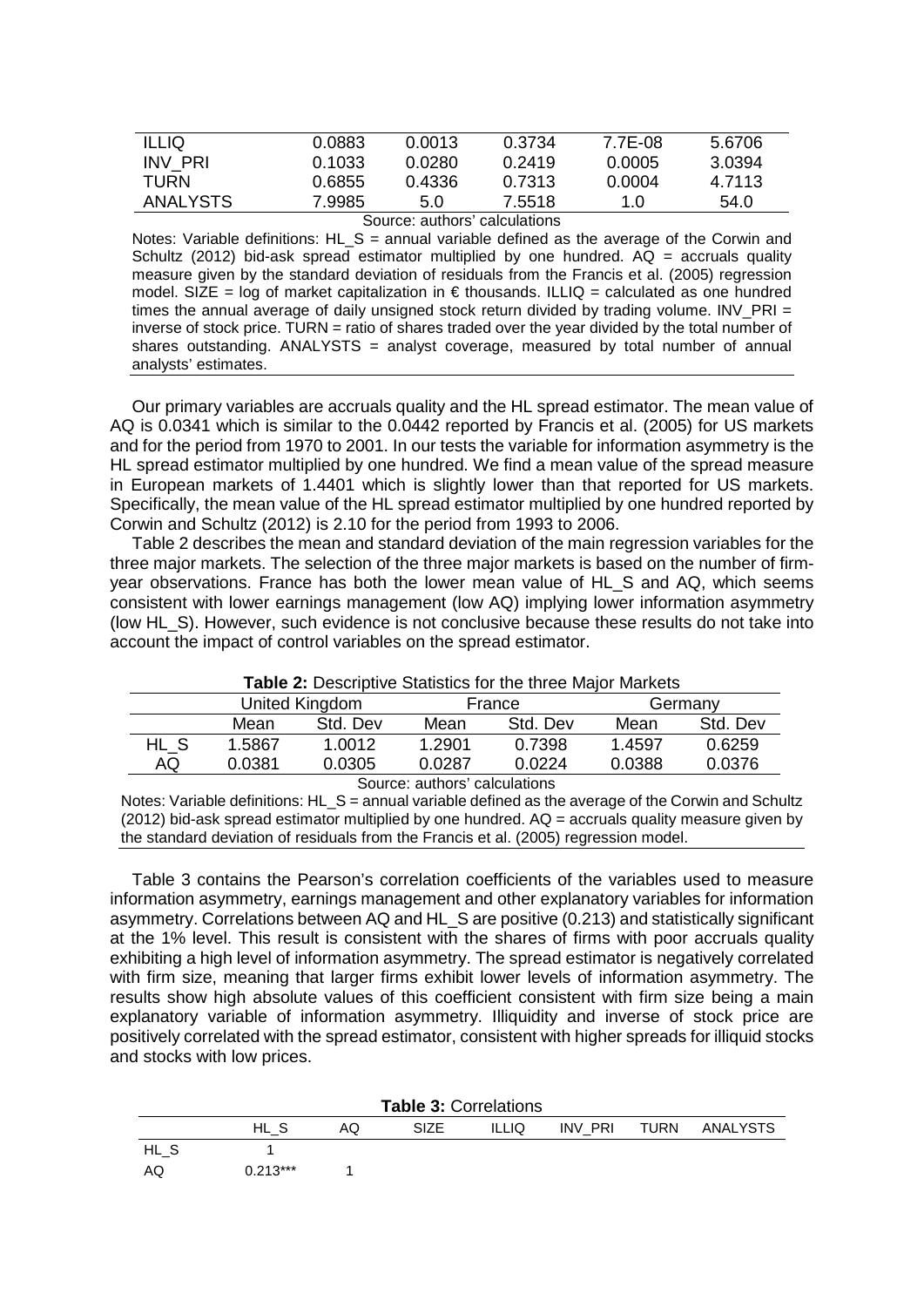| SIZE     | -0.420*** | -0.279***                         |                                    |  |  |
|----------|-----------|-----------------------------------|------------------------------------|--|--|
| ILLIQ    | 0.291***  | $0.064***$ $-0.211***$            |                                    |  |  |
| inv pri  |           | $0.243***$ $0.115***$ $-0.175***$ | $0.355***$                         |  |  |
| TURN     | -0.057*** | $0.025***$                        | $0.414***$ $-0.180***$ $-0.100***$ |  |  |
| ANALYSTS |           | -0.150***  -0.176***  0.771***    | $-0.158***$ $-0.145***$ $0.482***$ |  |  |

Notes: \*\*\*, \*\* indicate significance at the 1 percent and 5 percent levels, respectively.

Variable definitions:  $HL$  S = annual variable defined as the average of the Corwin and Schultz (2012) bid-ask spread estimator multiplied by one hundred.  $AQ = accruals$  quality measure given by the standard deviation of residuals from the Francis et al. (2005) regression model. SIZE = log of market capitalization in  $\epsilon$  thousands. ILLIQ = calculated as one hundred times the annual average of daily unsigned stock return divided by trading volume. INV\_PRI = inverse of stock price. TURN = ratio of shares traded over the year divided by the total number of shares outstanding. ANALYSTS = analyst coverage, measured by total number of annual analysts' estimates.

We also find a significant correlation between the independent variables firm size, turnover and the number of analysts which may influence the explanatory power of the variables in the regression model.

In order to anticipate the association between accruals quality and the spread we split the sample into five groups after ranking firms based on accruals quality quintiles<sup>[9](#page-13-0)</sup>. Firms in the top quintile are those with the worst accruals quality. Firms in the bottom quintile are those with the best accruals quality. If accruals quality has explanatory power for the spread, then the mean spread must be higher for firms in the top quintile. Table 4 shows the mean spread by quintile.

**Table 4:** Mean Spreads by Accruals Quality Quintiles

|    |            | Q2    | Q3    | Q4    | Q5    | $Q2-O1$ | Q3-Q2                                      | Q4-Q3 | Q5-Q4 |
|----|------------|-------|-------|-------|-------|---------|--------------------------------------------|-------|-------|
|    | HL S 1.195 | 1.257 | 1.367 | 1.43  | 1.66  |         | $0.062***$ $0.110***$ $0.060**$ $0.229***$ |       |       |
| AQ | 0.010      | 0.018 | 0.026 | 0.038 | 0.077 |         |                                            |       |       |

Source: authors' calculations Notes: \*\*\*,\*\* indicate significance at the 1 percent and 5 percent levels, respectively Variable definitions: HL\_S = annual variable defined as the average of the Corwin and Schultz (2012) bid-ask spread estimator multiplied by one hundred.  $AQ = accruals$  quality measure given by the standard deviation of residuals from the Francis et al. (2005) regression model.

As predicted the mean of the spread estimator is larger for firms in the top quintile. The results in table 4 also show a statistically significant positive difference between the mean spread for a given quintile and that of the previous one, consistent with an increase in information asymmetry for firms with more earnings management. It is noteworthy that the mean AQ strongly increases for the firms in the top quintile meaning that it includes firms with the highest levels of earnings management. The analysis by quintiles shows evidence of a market reaction to changes in earnings management, particularly evident in the observed change in the mean spread between quintiles four and five.

In order to investigate if these results are biased by specific market data we run this procedure for the UK that represents about forty percent of the full sample observations.

|  |          |            |  | <b>Table 5: Mean Spreads by Accruals Quality Quintiles for UK</b> |  |  |
|--|----------|------------|--|-------------------------------------------------------------------|--|--|
|  | $\Omega$ | $\Omega$ 3 |  | Q4 Q5 Q2-Q1 Q3-Q2 Q4-Q3 Q5-Q4                                     |  |  |

<span id="page-13-0"></span> <sup>9</sup> Even if the term quintile refers to a cut-off point, hereafter quintile denotes a group of firms, for example the first quintile corresponds to firms whose magnitude of AQ is lower than the 20th percentile.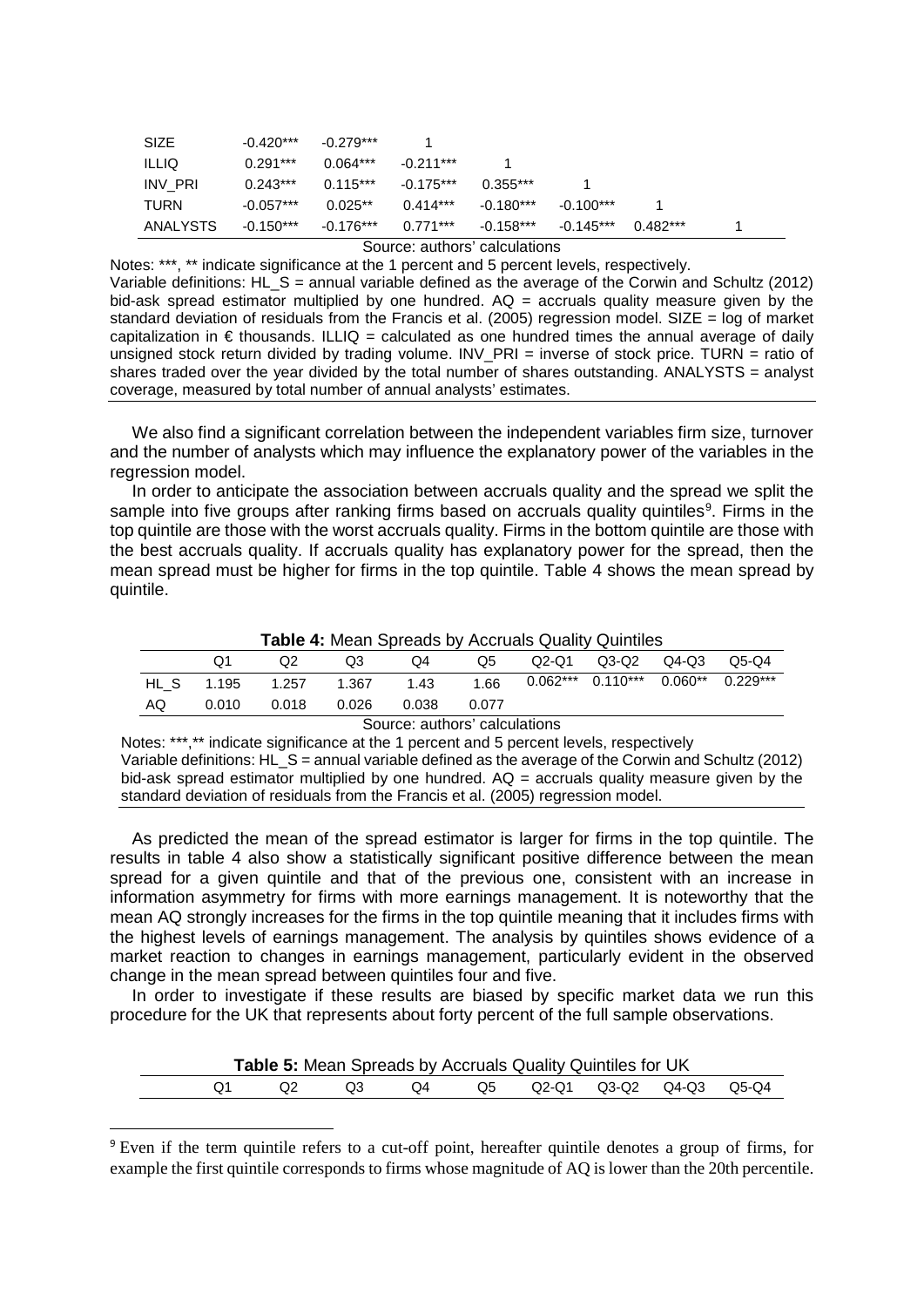|     |  |  |       |  | HL_S  1.250  1.381  1.592  1.534  1.796  0.131***  0.211***  - 0.059  0.262*** |
|-----|--|--|-------|--|--------------------------------------------------------------------------------|
| AQ. |  |  | 0.086 |  |                                                                                |
|     |  |  |       |  |                                                                                |

Notes: \*\*\*, \*\* indicate significance at the 1 percent and 5 percent levels, respectively Variable definitions: HL\_S = annual variable defined as the average of the Corwin and Schultz (2012) bid-ask spread estimator multiplied by one hundred.  $AQ =$  accruals quality measure given by the standard deviation of residuals from the Francis et al. (2005) regression model.

The results reported in table 5 for the UK are similar to those reported for the full sample, except for the change between quintiles three and four. The observed change in AQ is 0.013 while the corresponding change in the spread estimator is not statistically significant. As in the case of the full sample, the analysis by quintiles for the UK shows that information asymmetry increases with the increase in earnings management, which is especially clear when observing the difference of mean spread values between quintiles four and five.

# *5.2. Regression Estimations*

# *5.2.1. Regression of the spread estimator on accruals quality and control variables*

Our empirical study proceeds with the estimation of a multivariate regression to analyze the association between earnings management as measured by accruals quality and the spread as a proxy for information asymmetry. In our regression we also include a number of independent variables that are known to influence the spread. Specifically, we use as control variables the logarithm of market capitalization, illiquidity, the inverse of the stock price, turnover and analyst coverage.

In spread regressions we use panel data because combining time series and cross sections increases the number of observations and may offer a solution to the problems caused by unobserved heterogeneity. In regression estimations we use both cross-sectional fixed effects at the firm level and time fixed effects.

The results in table 6, panel A show a positive association between AQ and HL\_S and such association is statistically significant at the 1% level for the sample including all firms. As expected, the estimated coefficient for AQ is always positive meaning that lower earnings management (low AQ) reduces information asymmetry among market participants.

Regarding control variables, the coefficient for size is negative and statistically significant at the 1% level, suggesting that larger firms exhibit lower spreads. Another statistically significant variable at the 1% level is illiquidity whose regression coefficient is positive, consistent with more liquid stocks having lower spreads. A third variable with explanatory power at the 1% level is the inverse of stock price. Because there is a minimum price variation allowed for quoting, such variation affects more the relative spread of stocks with low prices. So, low stock prices are associated with high relative spreads. The sign of the estimated coefficients for turnover and analysts is positive while both predicted signs are negative. We suggest that this has something to do with the use of the spread estimator, because when running the same tests using the closing bid-ask spread to measure information asymmetry the observed signs match those predicted. This finding is consistent with the results reported by Van Ness et al. (2001) that the sign of the association between the number of analysts and information asymmetry depends on the model used to estimate the adverse selection component of the spread.

**Table 6:** Regression of the spread estimator on accruals quality and control variables **PANEL A: FULL SAMPLE**

| Pred.<br>cefficient.<br>t-statistic<br>p-value<br>sign |
|--------------------------------------------------------|
|--------------------------------------------------------|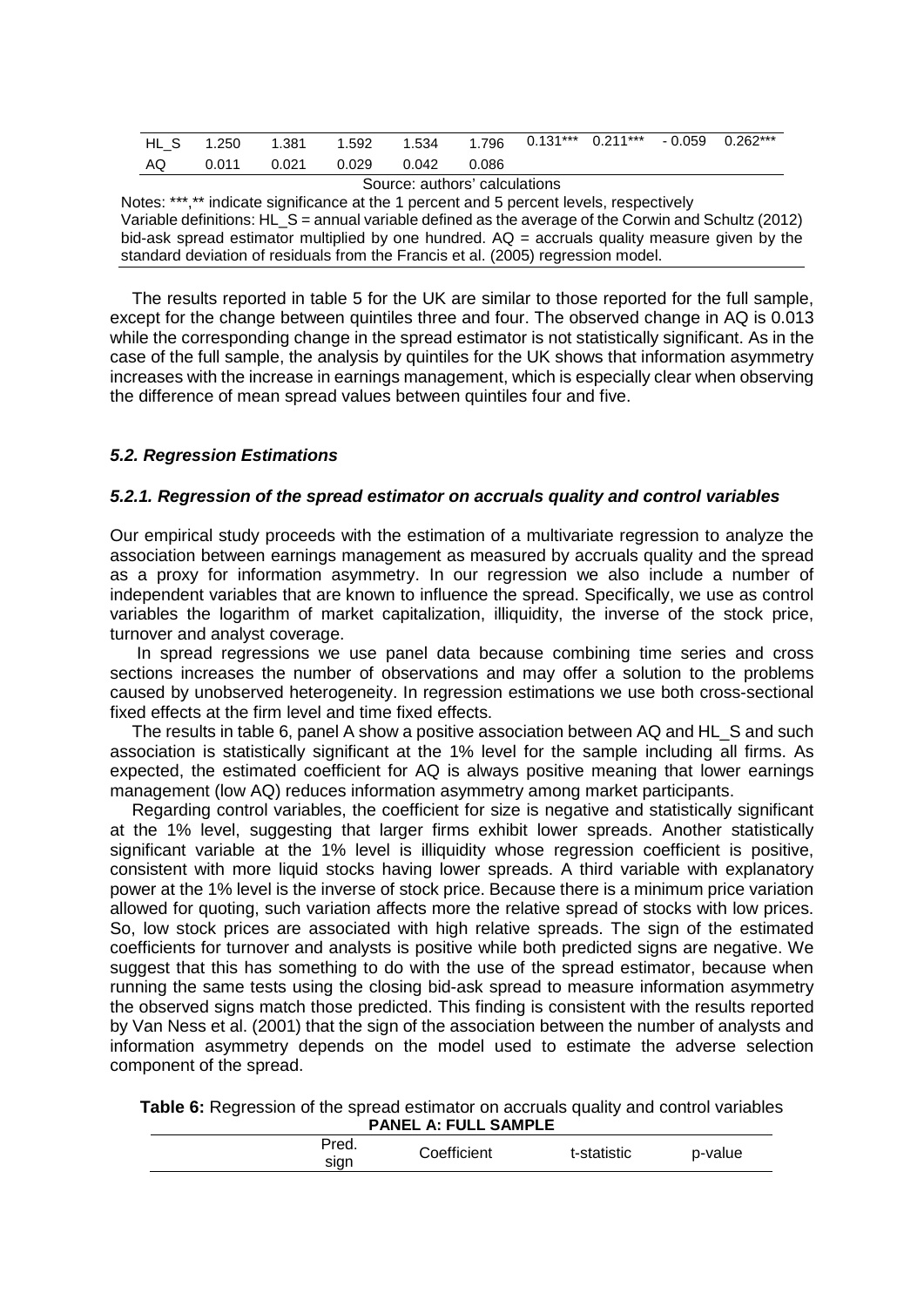| <b>INTERCEP</b> |      |   | 3.984***    | 28.397    | 0.000 |
|-----------------|------|---|-------------|-----------|-------|
| AQ              |      | ÷ | 1.575***    | 5.941     | 0.000 |
| <b>SIZE</b>     |      |   | $-0.229***$ | $-21.384$ | 0.000 |
| <b>ILLIQ</b>    |      | + | $0.726***$  | 21.244    | 0.000 |
| <b>INV PRI</b>  |      | ÷ | $0.213***$  | 4.103     | 0.000 |
| <b>TURN</b>     |      |   | $0.194***$  | 16.162    | 0.000 |
| <b>ANALYSTS</b> |      | ۰ | $0.007***$  | 4.432     | 0.000 |
| Num.Obser       | 8,46 |   |             |           |       |
| ν.              | 9    |   |             |           |       |
| Adj.R-squa.     | 0.65 |   |             |           |       |

| <b>PANEL B: UK, FRANCE AND GERMANY</b> |               |             |           |                               |          |            |          |  |  |  |
|----------------------------------------|---------------|-------------|-----------|-------------------------------|----------|------------|----------|--|--|--|
|                                        | Pred.<br>sign | UK          |           | France                        |          | Germany    |          |  |  |  |
|                                        |               | Coeff.      | t-stat.   | Coeff.                        | t-stat.  | Coeff.     | t-stat.  |  |  |  |
| <b>INTERCEP</b><br>т                   |               | 4.221***    | 18.064    | $1.260***$                    | 3.883    | $1.138***$ | 2.865    |  |  |  |
| AQ                                     | $\ddot{}$     | $1.057**$   | 2.224     | $3.720***$                    | 5.804    | $0.963**$  | 2.413    |  |  |  |
| <b>SIZE</b>                            |               | $-0.267***$ | $-14.447$ | $-0.034$                      | $-1.429$ | $-0.010$   | $-0.344$ |  |  |  |
| <b>ILLIQ</b>                           | $\ddot{}$     | 14.509***   | 5.663     | $0.861***$                    | 13.465   | $0.521***$ | 10.303   |  |  |  |
| <b>INV PRI</b>                         | $\ddot{}$     | 8.444***    | 11.793    | $0.900***$                    | 6.906    | $1.005***$ | 6.252    |  |  |  |
| <b>TURN</b>                            |               | $0.259***$  | 12.852    | $0.331***$                    | 10.911   | $0.242***$ | 9.116    |  |  |  |
| <b>ANALYSTS</b>                        |               | $0.019***$  | 5.175     | $-0.004$                      | $-1.058$ | $-0.000$   | $-0.064$ |  |  |  |
| Num.Observ                             |               | 3,425       |           | 1,395                         |          | 1,119      |          |  |  |  |
| Adj.R-squa.                            |               | 0.67        |           | 0.68                          |          | 0.69       |          |  |  |  |
|                                        |               |             |           | Cource: quthore' coloulations |          |            |          |  |  |  |

Notes: \*\*\*, \*\* indicate significance at the 1 percent and 5 percent levels, respectively. This table reports the results of the regression of the spread estimator on accruals quality measure (AQ). Variable definitions:  $HL$  S = annual variable defined as the average of the Corwin and Schultz (2012) bid-ask spread estimator multiplied by one hundred.  $AQ =$  accruals quality measure given by the standard deviation of residuals from the Francis et al. (2005) regression model. SIZE = log of market capitalization in  $\epsilon$  thousands. ILLIQ = calculated as one hundred times the annual average of daily unsigned stock return divided by trading volume.  $INV\_PRI =$  inverse of stock price. TURN = ratio of shares traded over the year divided by the total number of shares outstanding. ANALYSTS = analyst coverage, measured by total number of annual analysts' estimates.

In table 6, panel B, we report the results of our tests in the case of the three countries with the higher number of firm-year observations. These results show that accruals quality has always significant explanatory power. In the case of the UK and Germany the level of statistical significance is five percent and in the case of France is one percent. This is consistent with accruals quality being an indicator of earnings management for investors at the individual market level, despite the lower number of observations. In the case of the UK all control variables are statistically significant at the one percent level, although the estimated coefficient for turnover and analyst coverage have signs are different from those predicted as in the case of the full sample. The most intriguing result in the case of France and Germany is that the estimated coefficients for Size lose significance. We suggest that this may be due to the reduced number of observations. In these two countries the estimated coefficients for analyst coverage are not statistically significant, and the coefficients for turnover have the opposite sign relative to that predicted. Overall, our results confirm our hypothesis H1, that high AQ is positively associated with high spreads. Thus, lower earnings management is associated with lower information asymmetry among market participants in European stock markets. Accruals quality, size, illiquidity and the inverse of stock price appear to be the main factors explaining the spread, while the estimated coefficients for turnover and number of analysts have the opposite sign to that expected.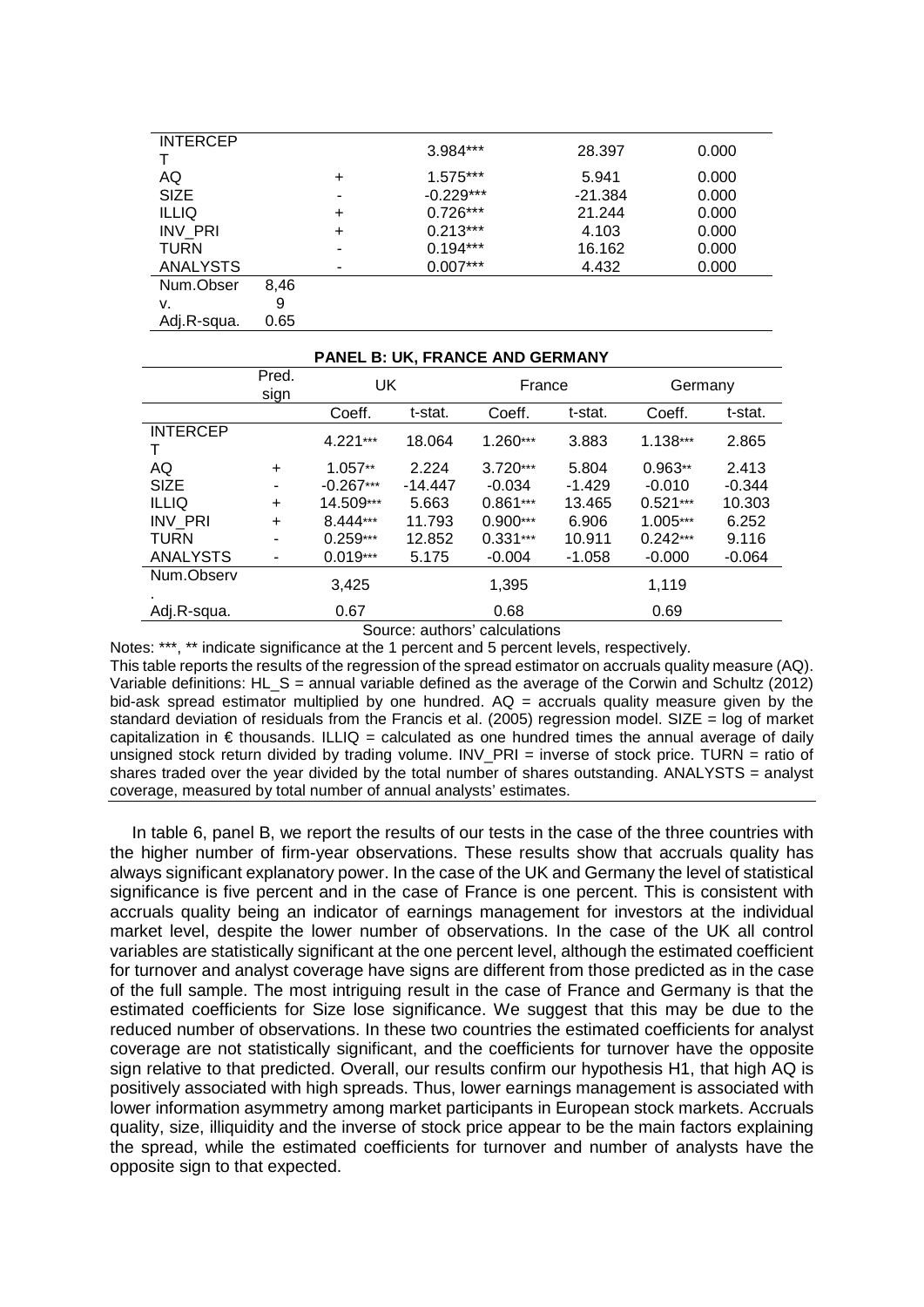# *5.2.2. Regression of the spread estimator on accruals quality, managers' incentives and control variables*

We further development our study by analysing the association between accruals quality and the spread conditional on managers' incentives. To proxy for managers' incentives we assume that when managers have incentives to manipulate earnings they provide less expansive disclosure and this implies a higher degree of uncertainty in investors' beliefs and an increased dispersion in analysts' forecasts. We formulate our hypothesis H2 based on assumption that the association between accruals quality and spread is stronger for firms with high analysts' forecast dispersion.

We split our sample into three subsamples, using 33rd and 66th percentiles after ranking firms based on the dispersion in analysts' forecasts. We consider that firms with lower analysts' forecast dispersion are likely to use accruals mainly for informative purposes. This is so because when managers rely on accruals to communicate their private information they use all means to communicate the true firm performance to investors. Thus, we expect to find a lower dispersion in investors' beliefs even with high AQ relative to the case where accruals are used mainly for earnings manipulation. We include in our regression a dummy variable, DISP, which is set to one for firms with analysts' forecast dispersion higher than 33rd percentile and set to zero for the remaining firms. Firms with DISP equal to one are likely to use accruals mainly for earnings management, thus we expect to find a stronger positive association between AQ and HL, S. We include in our regression a variable, DISP\*AQ that results from multiplying accruals quality and the dummy variable DISP. If our hypothesis H2 is true, the coefficient of this variable should be positive and statistically significant. Our results show strong evidence that the coefficients for firms that are likely to use accruals for opportunistic earnings management are significantly larger (1.086) than the coefficients for the remaining firms.

The results in table 7 panel A show a positive association between AQ and HL\_S and such association is stronger for the subsample of firms with high analysts' forecast dispersion. In fact, the coefficient of the variable DISP\*AQ is positive and statistically significant at the one percent level providing strong evidence that the coefficients for firms that are likely to use accruals for opportunistic earnings management are significantly larger (1.086) than the coefficients for the remaining firms. These results are consistent with our hypothesis H2 that the association between accruals quality and spread is stronger for firms with high analysts' forecast dispersion. Our evidence shows that combining accruals quality and the dispersion in analysts' forecasts provides a better indicator of earnings management.

Regarding control variables, we find similar results to those described in the basic regression.

| <b>PANEL A: FULL SAMPLE</b> |      |               |             |           |         |  |  |  |  |
|-----------------------------|------|---------------|-------------|-----------|---------|--|--|--|--|
|                             |      | Pred.<br>sign | Coeff.      | t-stat.   | p-value |  |  |  |  |
| <b>INTERCEP</b>             |      |               | 3.392***    | 24.810    | 0.000   |  |  |  |  |
| AQ                          |      | $\ddot{}$     | $0.702**$   | 2.125     | 0.034   |  |  |  |  |
| DISP*AQ                     |      | $\ddot{}$     | 1.086***    | 3.985     | 0.000   |  |  |  |  |
| <b>SIZE</b>                 |      | ۰             | $-0.181***$ | $-17.924$ | 0.000   |  |  |  |  |
| <b>ILLIQ</b>                |      | $\ddot{}$     | 0.788***    | 19.505    | 0.000   |  |  |  |  |
| INV_PRI                     |      | $\ddot{}$     | $0.290***$  | 5.363     | 0.000   |  |  |  |  |
| <b>TURN</b>                 |      | -             | $0.190***$  | 17.811    | 0.000   |  |  |  |  |
| <b>ANALYSTS</b>             |      | -             | $0.005***$  | 3.838     | 0.000   |  |  |  |  |
| Num.Obser                   | 7,12 |               |             |           |         |  |  |  |  |
| V.                          |      |               |             |           |         |  |  |  |  |

**Table 7:** Regression of the spread estimator on accruals quality, dummy and control variables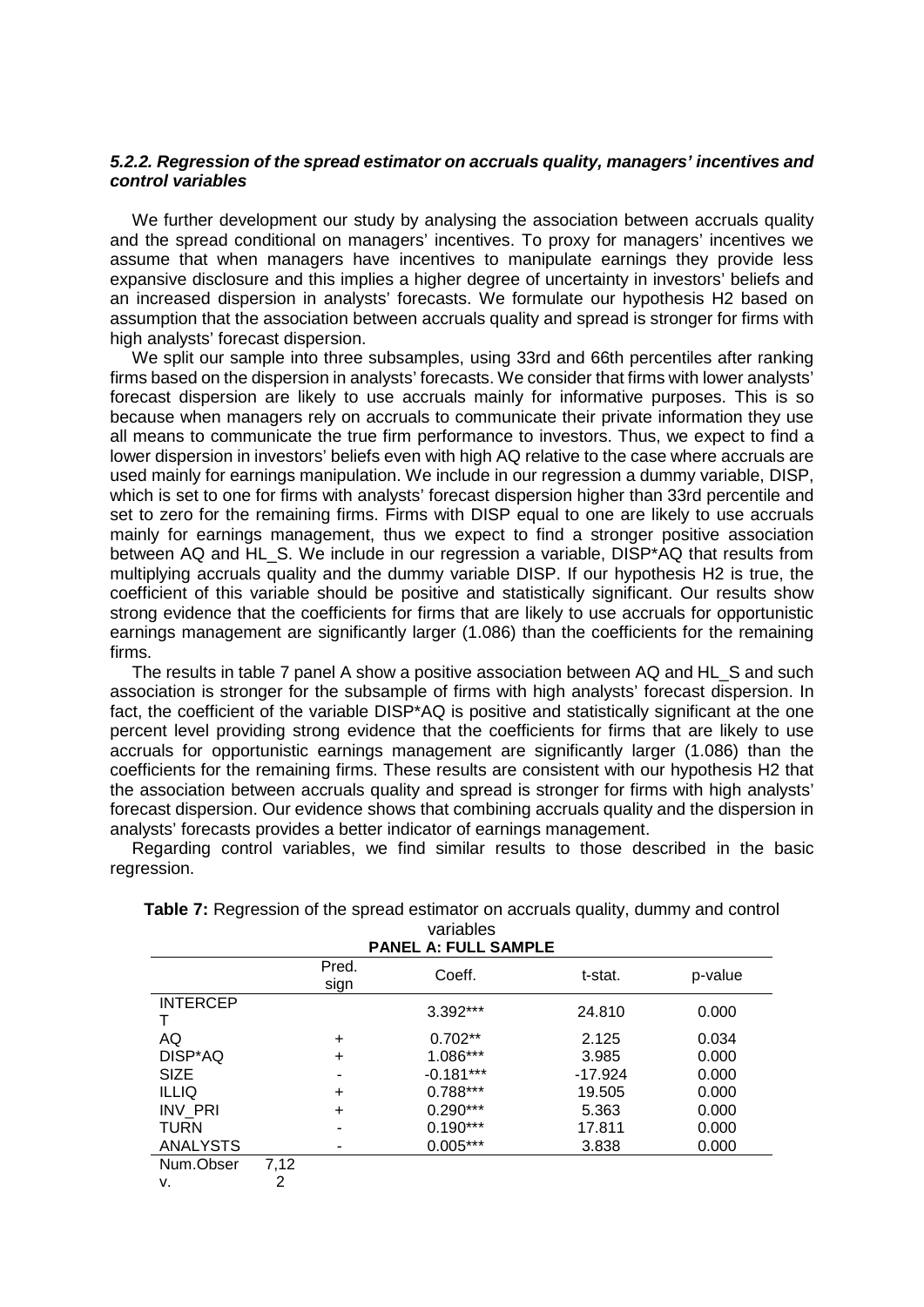Adj.R-squa. 0.67

| <b>PANEL B: UK, FRANCE AND GERMANY</b> |               |                |           |             |          |            |          |  |  |
|----------------------------------------|---------------|----------------|-----------|-------------|----------|------------|----------|--|--|
|                                        | Pred.<br>sign | UK             |           | France      |          | Germany    |          |  |  |
|                                        |               | Coeff.         | t-stat.   | Coeff.      | t-stat.  | Coeff.     | t-stat.  |  |  |
| <b>INTERCEP</b><br>т                   |               | 3.925***       | 17.547    | $1.057***$  | 3.309    | $0.747**$  | 1.779    |  |  |
| AQ                                     | $\ddot{}$     | $-0.266$       | $-0.494$  | 0.773       | 0.892    | 0.215      | 0.386    |  |  |
| DISP*AQ                                | $\ddot{}$     | $1.232***$     | 2.863     | 1.956***    | 2.802    | 0.764      | 1.553    |  |  |
| <b>SIZE</b>                            |               | $-0.235***$    | $-13.878$ | $-0.018$    | $-0.765$ | 0.017      | 0.565    |  |  |
| <b>ILLIQ</b>                           | $\ddot{}$     | $6.450**$      | 2.344     | $1.188***$  | 12.210   | $0.605***$ | 9.522    |  |  |
| <b>INV PRI</b>                         | $\ddot{}$     | $9.616***$     | 9.373     | $1.231***$  | 2.389    | $1.266***$ | 6.236    |  |  |
| <b>TURN</b>                            |               | $0.284***$     | 16.938    | $0.285***$  | 9.818    | $0.234***$ | 9.128    |  |  |
| <b>ANALYSTS</b>                        |               | $0.008***$     | 2.774     | $-0.001$    | $-0.330$ | $-0.000$   | $-0.324$ |  |  |
| Num.Observ                             |               | 2,714          |           | 1,198       |          | 977        |          |  |  |
| Adj.R-squa.                            |               | 0.71<br>$\sim$ |           | 0.71<br>. . |          | 0.72       |          |  |  |

Notes: \*\*\*, \*\* indicate significance at the 1 percent and 5 percent levels, respectively.

This table reports the results of the regression of the spread estimator on the accruals quality measure taking into account managers' incentives.

Variable definitions: HL\_S = annual variable defined as the average of Corwin and Schultz (2012) bidask spread estimator multiplied by one hundred.  $AQ =$  accruals quality measure given by the standard deviation of residuals from the Francis et al. (2005) regression model. DISP = dummy variable which is set to one for firms with analysts' forecast dispersion higher than 33rd percentile and set to zero otherwise. SIZE = logarithm of market capitalization in  $\epsilon$  thousands. ILLIQ = calculated as one hundred times the annual average of daily unsigned stock return divided by trading volume. INV\_PRI = inverse of stock price. TURN = ratio of shares traded over the year divided by the total number of shares outstanding. ANALYSTS = analyst coverage, measured by total number of annual analysts' estimates.

In table 7, panel B, we report the results for UK, France and Germany. In the case of the UK the estimated coefficient of the variable obtained multiplying AQ by DISP is positive and statistically significant at the one percent level, while the estimated coefficient for accruals quality is not statistically significant. This result is consistent with investors interpreting correctly accruals used by managers to communicate private information. Thus, only accruals associated with high analyst dispersion influence significantly information asymmetry. The results regarding control variables are similar to those reported for the full sample, except for illiquidity that is significant at the five percent level. The results for France are similar to those reported for UK, except that the coefficients for size and analyst coverage are not statistically significant. In the case of Germany, most of the relevant variables have estimated coefficients that are not statistically significant. We suggest this may be the result of the reduced number of observations.

## *5.2.3. Testing the nonlinear specification model of the spread*

In the descriptive statistics section firms are ranked by accruals quality and assigned to quintiles, so that the first quintile includes firms with the lowest values of AQ, which means lower earnings management. After, we compute the mean values of both AQ and HL S for each quintile. We observe an increase in the mean values of HL\_S along with the increase in the mean values of AQ from the first to the fifth quintile. Moreover, we find a large increase in both the mean AQ and the mean HL S in the fifth quintile relative to the fourth quintile.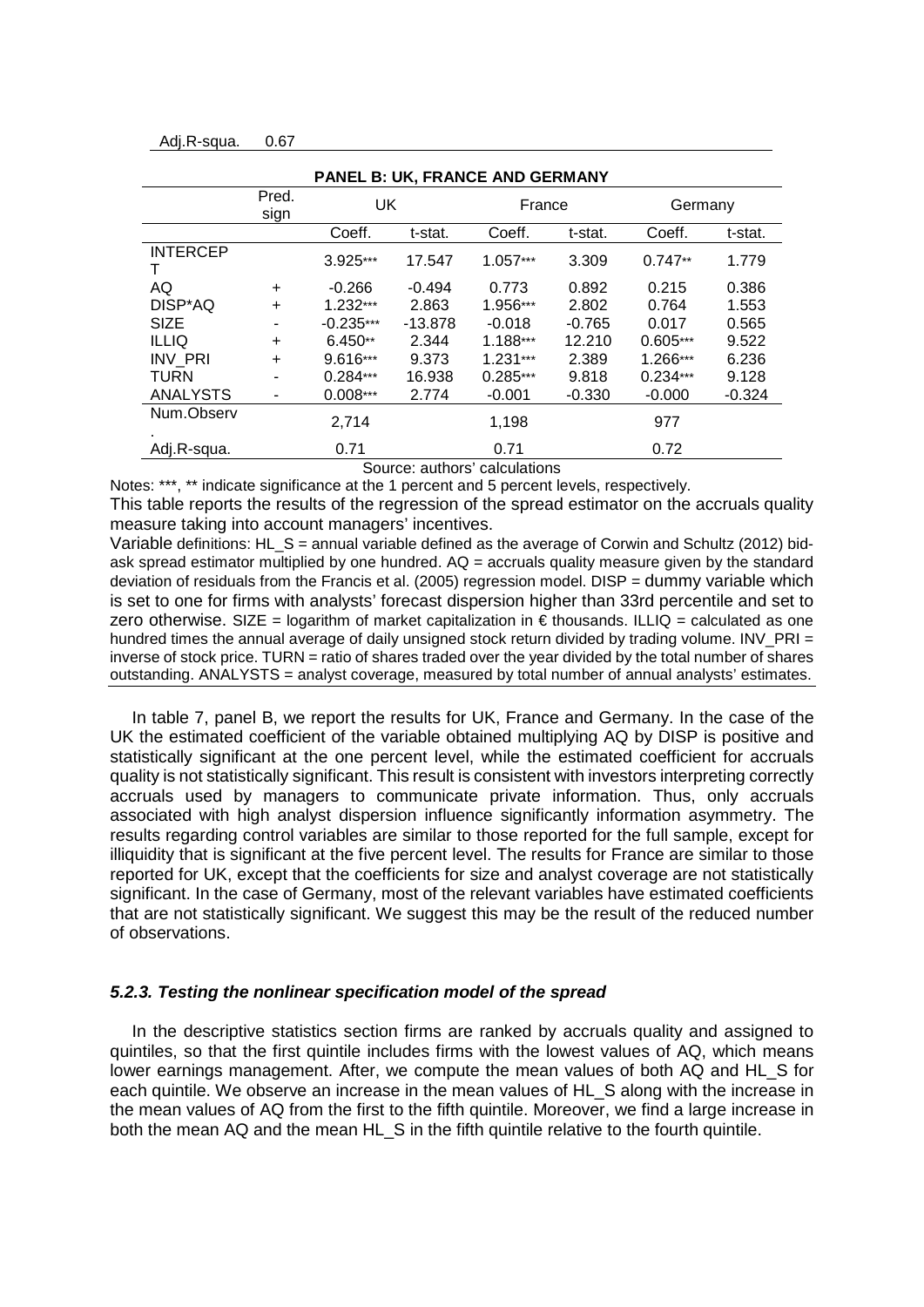To test the nonlinear specification of our spread model we include four dummy variables Q2, Q3, Q4 and Q5, identifying firms in accruals quality quintiles except for quintile one. We investigate if the estimated coefficients increase from the bottom quintile to the top quintile.

|                 |      |               | בם ווזורש בבע ו  |             |         |
|-----------------|------|---------------|------------------|-------------|---------|
|                 |      | Pred.<br>sign | Coefficient      | t-statistic | p-value |
| <b>INTERCEP</b> |      |               | 4.013***         | 28.658      | 0.000   |
| Q2              |      | $\ddot{}$     | $-0.003$         | $-0.157$    | 0.875   |
| Q <sub>3</sub>  |      | $\ddot{}$     | 0.029            | 1.634       | 0.102   |
| Q4              |      | $\ddot{}$     | $0.046**$        | 2.437       | 0.015   |
| Q <sub>5</sub>  |      | $\ddot{}$     | $0.134***$       | 6.127       | 0.000   |
| <b>SIZE</b>     |      |               | $-0.230***$      | $-21.573$   | 0.000   |
| <b>ILLIQ</b>    |      | $\ddot{}$     | $0.726***$       | 21.256      | 0.000   |
| <b>INV PRI</b>  |      | $\ddot{}$     | $0.212***$       | 4.086       | 0.000   |
| TURN            |      |               | $0.196***$       | 16.362      | 0.000   |
| <b>ANALYSTS</b> |      |               | $0.007***$       | 4.429       | 0.000   |
| Num.Obser       | 8,46 |               |                  |             |         |
| v.              | 9    |               |                  |             |         |
| Adj.R-squa.     | 0.65 |               |                  |             |         |
|                 |      | -             | .<br>$\sim$<br>. |             |         |

| Table 8: Testing the nonlinear specification model of the spread |                    |  |  |
|------------------------------------------------------------------|--------------------|--|--|
|                                                                  | <b>FULL SAMPLE</b> |  |  |

Source: authors' calculations

Notes: This table reports the results of the regression of the spread estimator on accruals quality quintiles (Q2 to Q5).

Variable definitions:  $HL$  S = annual variable defined as the average of the Corwin and Schultz (2012) bid-ask spread estimator multiplied by one hundred.  $Qi$  = accruals dummy variable set to one for firms in quintile "i" and zero otherwise. SIZE = log of market capitalization in € thousands. ILLIQ = calculated as one hundred times the annual average of daily unsigned stock return divided by trading volume.  $INV$  PRI = inverse of stock price. TURN = ratio of shares traded over the year divided by the total number of shares outstanding. ANALYSTS = analyst coverage, measured by total number of annual analysts' estimates.

The estimated coefficients relative to the quintile dummies (Q2 to Q5) are all positive and statistically significant, except for Q2. Given that these estimated parameters reflect differences in the mean spread relative to the Q1 group then all groups, except for Q2, exhibit higher mean spreads than Q1. Moreover, the relationship between AQ and the spread is nonlinear because we observe a non significant change in the spread between the first and the second quintile while there is a substantial increase in the spread for other quintiles, especially for the fourth and fifth quintiles.

Thus, the results are consistent with our hypothesis H3 that the positive association between AQ and information asymmetry is stronger for firms in higher level quintiles, because these firms are likely to use accruals mainly for earnings management. Therefore, accruals quality is an effective indicator of earnings management because firms with high values of AQ, which represent more volatile abnormal accruals, exhibit higher levels of information asymmetry. This means that high volatile abnormal accruals identify firms with poor public information which provides an informational advantage to informed investors. In addition, we suggest that this high level of AQ results from earning management activities, otherwise managers would disclose additional information in order to reduce information asymmetry among market participants.

## *5.3. Robustness test regression of the spread estimator on discretionary accruals and control variables*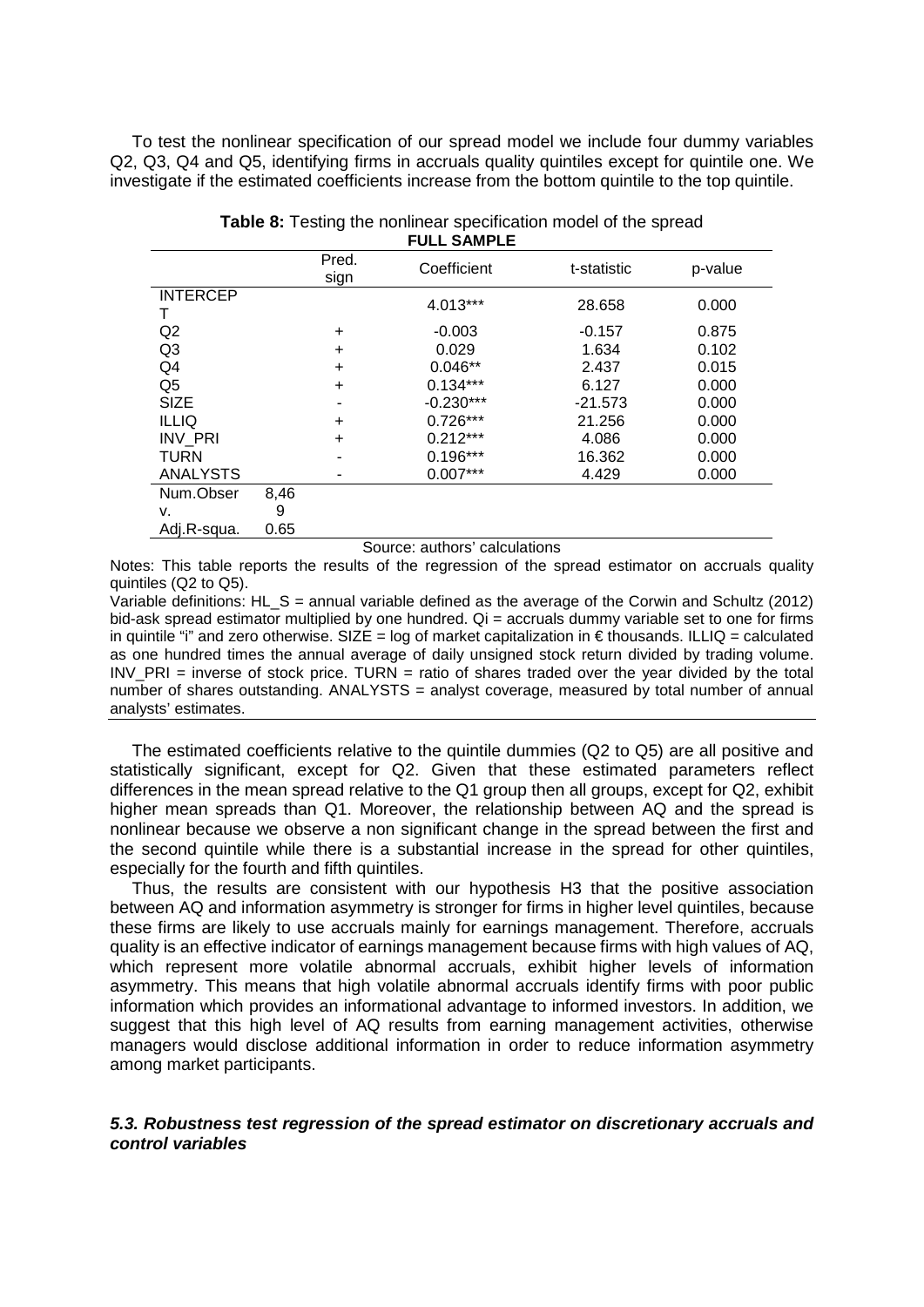In this section we aim to analyze if the results are sensitive to changes in the proxy used to measure earnings management. Table 9, panel A contains the results of the regressions when discretionary accruals are used instead of accruals quality. For the full sample, the estimated coefficient for discretionary accruals has a positive sign and it is statistically significant at the one percent level. This result is consistent with that obtained when using accruals quality.

However, when analyzing the results at the country level, the estimated coefficients for discretionary accruals are not statistically significant for the UK and France, while these coefficients are statistically significant for the three countries, when using accruals quality. Our results suggest that both measures are valuable indicators of earnings management, because they have significant impact on information asymmetry. However, the results at the country level suggest that accruals quality is a better measure of earnings management than discretionary accruals.

|                  | Pred      |             |             |             |            |
|------------------|-----------|-------------|-------------|-------------|------------|
|                  |           | Full sample | UK          | France      | Germany    |
|                  | sign      |             |             |             |            |
| <b>INTERCEPT</b> |           | $4.416***$  | 4.559***    | $1.829***$  | 1.559***   |
| ACC DISC         | $\ddot{}$ | $0.292***$  | 0.143       | 0.275       | $0.678***$ |
| <b>SIZE</b>      | ۰         | $-0.260***$ | $-0.292***$ | $-0.070***$ | $-0.038$   |
| <b>ILLIQ</b>     | $\ddot{}$ | $0.563***$  | 16.551***   | 0.786***    | $0.288***$ |
| <b>INV PRI</b>   | $\ddot{}$ | $0.219***$  | 7.564***    | $0.737***$  | $0.717***$ |
| <b>TURN</b>      |           | $0.186***$  | $0.235***$  | $0.309***$  | $0.254***$ |
| <b>ANALYSTS</b>  |           | $0.010***$  | $0.0213***$ | $-0.001$    | 0.001      |
| Num.Observ.      |           | 9,779       | 4,026       | 1,606       | 1,299      |
| Adj.R-squa.      |           | 0.64        | 0.67        | 0.69        | 0.64       |

|  |  |  | Table 9: Regression of the spread estimator on discretionary accruals and control variables |  |  |
|--|--|--|---------------------------------------------------------------------------------------------|--|--|
|  |  |  | <b>PANEL A: Without the dummy for managers' incentives</b>                                  |  |  |

**PANEL B: Including the dummy for managers' incentives**

|                   | Pred.<br>sign | Full sample | UK          | France     | Germany    |
|-------------------|---------------|-------------|-------------|------------|------------|
| <b>INTERCEPT</b>  |               | $3.628***$  | 4.032***    | $1.254***$ | $1.063***$ |
| ACC_DISC          | ÷             | $-0.197$    | $-0.286$    | $-0.315$   | $-0.108$   |
| DISP*<br>ACC_DISC | $\ddot{}$     | $0.472***$  | $0.447**$   | $0.609**$  | $0.609*$   |
| <b>SIZE</b>       | ۰             | $-0.198***$ | $-0.244***$ | $-0.029$   | $-0.005$   |
| <b>ILLIQ</b>      | $\ddot{}$     | $0.726***$  | 7.762***    | $0.922***$ | $0.567***$ |
| INV PRI           | $\ddot{}$     | 0.368***    | 9.861***    | $1.413***$ | $1.123***$ |
| <b>TURN</b>       | ۰             | $0.181***$  | $0.263***$  | $0.291***$ | $0.239***$ |
| <b>ANALYSTS</b>   | ۰             | $0.008***$  | $0.011***$  | $-0.001$   | 0.001      |
| Num.Observ.       |               | 7,860       | 3,056       | 1,296      | 1,072      |
| Adj.R-squa.       |               | 0.67        | 0.70        | 0.72       | 0.71       |

Source: authors' calculations

Notes: \*\*\*, \*\*, \* indicate significance at the 1 percent, 5 percent and 10 percent levels, respectively.

This table reports the results of the regression of the spread estimator on discretionary accruals (ACC\_DISC) taking into account managers' incentives.

Variable definitions: HL  $S =$  annual variable defined as the average of Corwin and Schultz (2012) bidask spread estimator multiplies by one hundred. ACC\_DISC = absolute value of discretionary accruals given by the Kothari et al. (2005) version of the Jones Model. SIZE = logarithm of market capitalization in € thousands. ILLIQ = calculated as one hundred times the annual average of daily unsigned stock return divided by trading volume. INV\_PRI = inverse of stock price. TURN = ratio of shares traded over the year divided by the total number of shares outstanding. ANALYSTS = analyst coverage, measured by total number of annual analysts' estimates.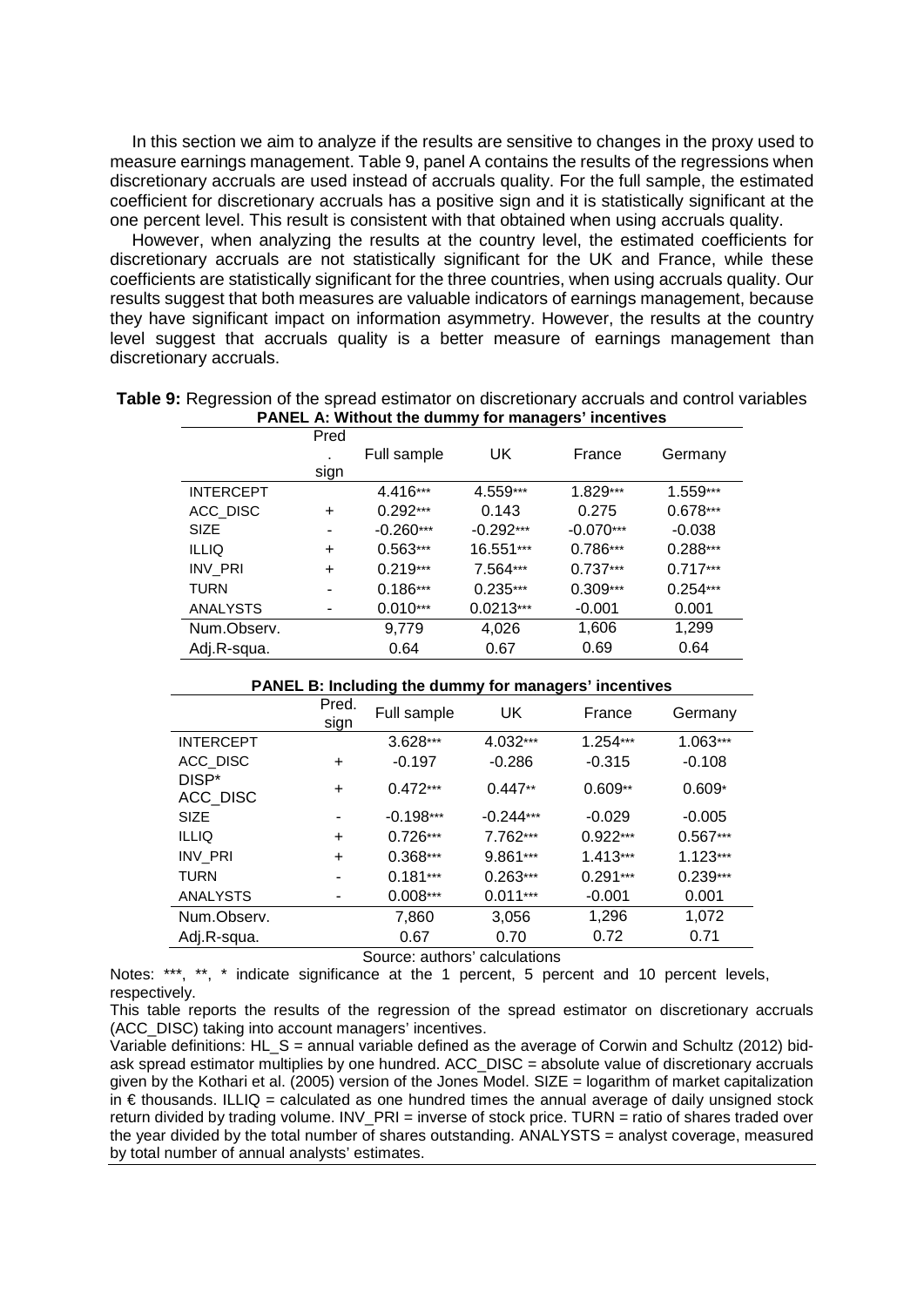Table 9, panel B reports the results of the robustness test that uses discretionary accruals instead of accruals quality to measure earnings management and includes a dummy variable for managers' incentives. These results show that the estimated coefficient of discretionary accruals is larger for the subsample of firms with higher analysts' forecast dispersion, consistent with those reported when using accruals quality. Thus, the association between the earnings management measure and information asymmetry is stronger for firms that are likely to use accruals for non-informative reasons.

## **6. Conclusions**

A first conclusion of this study is that using the full sample we found evidence of a significant and positive association between earnings management and information asymmetry. Therefore, our study emphasizes the relevance of accruals quality to assess earnings management and that reducing earnings management tends to decrease information asymmetry.

Moreover, another relevant finding is that combining accruals quality and the dispersion in analysts' estimates, which we use as a proxy for the underlying managers' incentives, increases the performance of accruals quality as an indicator of earnings management. Accruals may be used to communicate private information, thus reducing information asymmetry. But accruals may also be used for opportunistic earnings management, thus increasing information asymmetry. Assuming a market with both types of firms, the relationship between accruals quality and information asymmetry may be positive, negative or even negligible. In the case of European firms, we find evidence that the earnings management component of accruals tends to outweigh the informational component, in line with the results reported for the U.S. case.

Our results are consistent with a nonlinear relationship between earnings management and information asymmetry, because the association between the two variables is stronger for firms with worst accruals quality. This enhances the finding that accruals quality is an effective indicator of earnings management.

In addition, our results also show a slightly change in the explanatory power of accruals quality in some countries, namely UK and Germany. We suggest that this may be the result of differences in the relative importance of the earnings management component and the informational component of accruals at the country level.

Our results are robust to changes in the proxy used to measure earnings management, because we obtain similar regression results either using accruals quality or discretionary accruals.

Another important conclusion of this study is about the performance of the high-low spread estimator as a proxy of information asymmetry, in line with the evidence provided by Corwin and Schultz (2012) about the accuracy of this estimator as an alternative to intraday data based measures.

This study also provides important results regarding the impact of control variables. Our tests show that, in the case of European stock markets, larger firms, more liquid stocks and firms with higher stock prices tend to exhibit lower information asymmetry as it was expected.

Our finding that combining accruals quality with the dispersion in analysts' forecasts provides a better indicator of earnings management can be useful for a number of economic agents including investors in general, managers, auditors, regulators, policy makers and academics.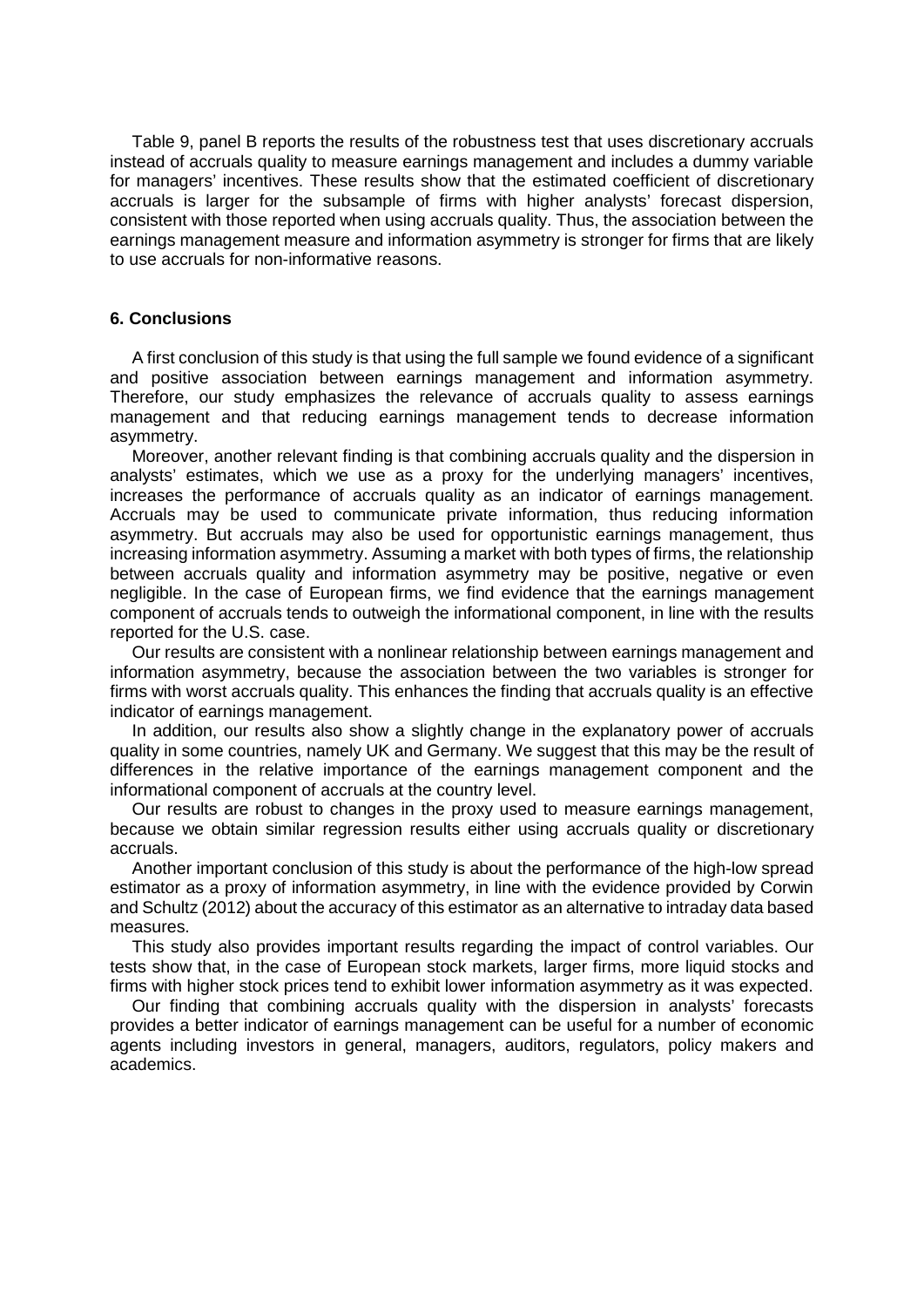## **References**

- Acker, D., Stalker, M., & Tonks, I. (2002). Daily closing inside spreads and trading volumes around earnings announcements. *Journal of Business Finance and Accounting,* 29(9/10), 1149-1179. doi:10.1111/1468-5957.00465.
- Amihud, Y. (2002). Illiquidity and stock returns: cross-section and time-series effects. *Journal of Financial Markets,* 5(1), 31–56. doi[:10.1016/S1386-4181\(01\)00024-6.](http://dx.doi.org/10.1016/S1386-4181(01)00024-6)
- Badertscher, B. (2011). Overvaluation and the Choice of Alternative Earnings Management Mechanisms*. The Accounting Review*, 86(5), 1491-1518. doi:10.2308/accr-10092.
- Badertscher, B., Collins, D., & Lys, T. (2012). Discretionary accounting choices and the predictive ability of accruals with respect to future cash flows*. Journal of Accounting and Economics*, 53(1-2), 330-352. doi:10.1016/j.jacceco.2011.11.003.
- Ball, R. (2006). International financial reporting standards (IFRS): pros and cons for investors. *Accounting and Business Research,* 36, 5–27. doi[:10.1080/00014788.2006.9730040.](http://dx.doi.org/10.1080/00014788.2006.9730040)
- Ball, R., & Shivakumar, L. (2008). Earnings quality at initial public offerings. *The Journal of Accounting and Economics ,* 45, 324-349. doi:10.1016/j.jacceco.2007.12.001.
- Bhattacharya, N., Desai, H., & Venkataraman, K. (2013). Does earnings quality affect information asymmetry? Evidence from trading costs. *Contemporary Accounting Research,* 30(2), 482–516. doi:10.1111/j.1911-3846.2012.01161.x.
- Bhattacharya, N., & Ecker, F. (2012). Direct and Mediated Associations among Earnings Quality, Information Asymmetry, and the Cost of Equity. *The Accounting Review,* 87(2), 449-482. doi:10.2308/accr-10200.
- Bollen, N., Smith, T., & Whaley, R. (2004). Modeling the bid/ask spread: measuring the inventory-holding premium. *Journal of Financial Economics,* 72(1), 97–141. doi:10.1016/S0304-405X(03)00169-7.
- Brown, S., & Hillegeist, S. (2007). [How disclosure quality affects the level of information](http://www.experts.scival.com/asu/pubDetail.asp?t=pm&id=34249870114&n=Stephen+A+Hillegeist&u_id=1960&oe_id=1&o_id=)  [asymmetry.](http://www.experts.scival.com/asu/pubDetail.asp?t=pm&id=34249870114&n=Stephen+A+Hillegeist&u_id=1960&oe_id=1&o_id=) *Review of Accounting Studies,* 12(2-3), 443-477. doi:10.1007/s11142-007- 9032-5.
- Burgstahler, D., Hail, L., & Leuz, C. (2006). The importance of reporting incentives: earnings management in European private and public firms. *The Accounting Review,* 81(5), 983- 1016. doi[:10.2308/accr.2006.81.5.983.](http://dx.doi.org/10.2308/accr.2006.81.5.983)
- Cerqueira, A., & Pereira, C. (2015). Accounting accruals and information asymmetry in Europe. *Prague Economic Papers,* 24(6), 638-661. doi:10.18267/j.pep.528.
- Chae, J. (2005). Trading volume, information asymmetry, and timing information. *Journal of Finance,* 60(1), 413-442. doi:10.1111/j.1540-6261.2005.00734.x.
- Chen, C., Huang, A., & Jha, R. (2012). Idiosyncratic return volatility and the information quality underlying managerial discretion. *Journal of Financial and Quantitative Analysis*, 47(4), 873–899. doi:10.1017/S002210901200018X.
- Chen, S., Lin, W., Chang, S., & Lin, C. (2013). Information uncertainty, earnings management, and long-run stock performance following initial public offerings. *Journal of Business Finance and Accounting*, 40(9-10), 1126-1154. doi:10.1111/jbfa.12046.
- Cheng, Q., & Warfield, T. (2005). Equity incentives and earnings management. *The Accounting Review,* 80(2), 441-476. doi:10.2308/accr.2005.80.2.441.
- Cormier, D., Houle, S., & Ledoux; M. (2013). The incidence of earnings management on information asymmetry in an uncertain environment: some Canadian evidence. *Journal of International Accounting, Auditing and Taxation,* 22, 26-38. doi:10.1016/j.intaccaudtax.2013.02.002.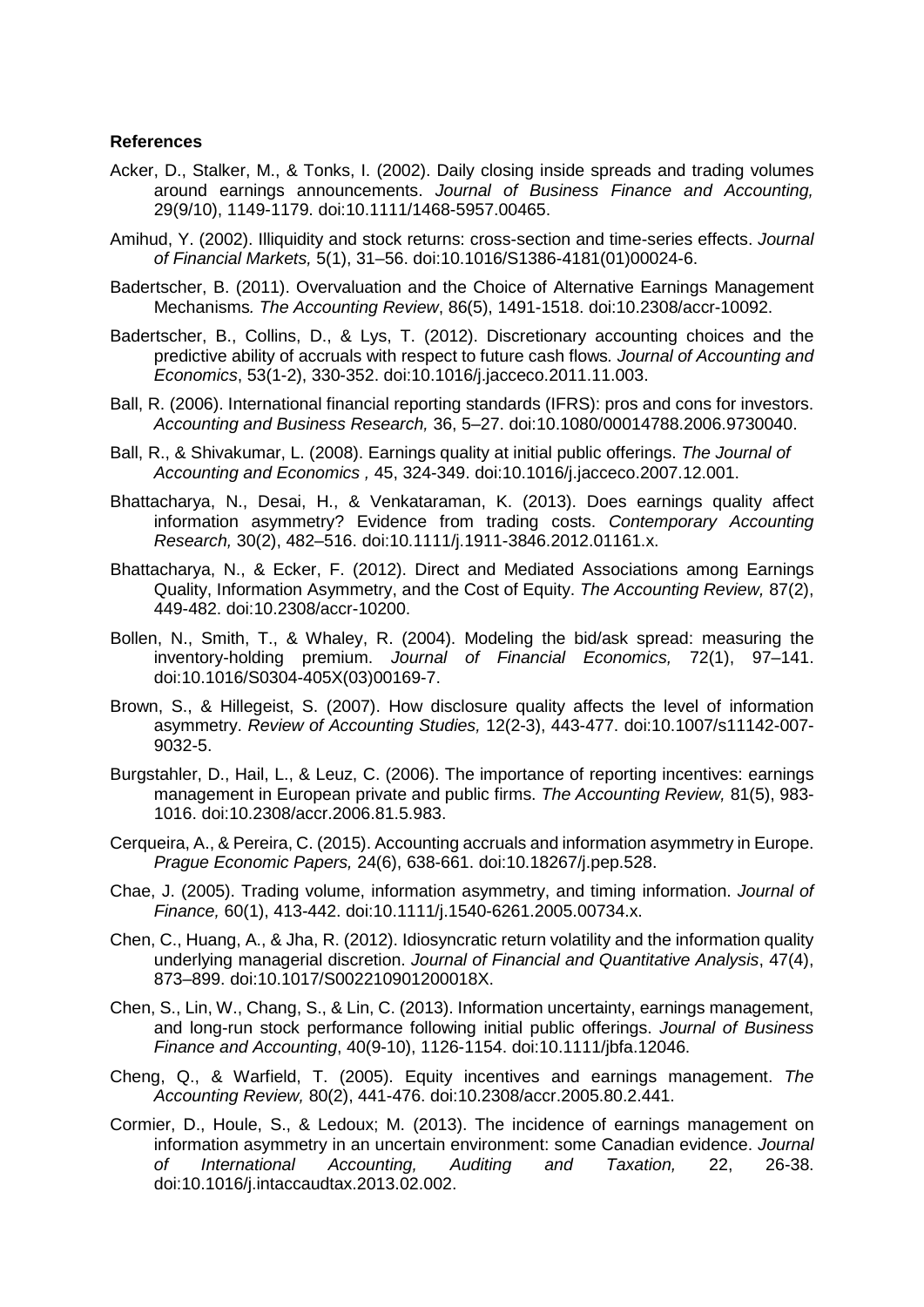- Corwin, S., & Schultz, P. (2012). A simple way to estimate bid-ask spreads from daily high and low prices. *Journal of Finance*, 67(2), 719-759. doi:10.1111/j.1540-6261.2012.01729.x.
- Dechow, P., & Dichev, I. (2002). The quality of accruals and earnings: the role of accrual estimation errors. *The Accounting Review*, 77(Supplement), 35-59. doi[:10.2308/accr.2002.77.s-1.35.](http://dx.doi.org/10.2308/accr.2002.77.s-1.35)
- Dechow, P., Ge, W., & Schrand, C. (2010). Understanding earnings quality: a review of the proxies, their determinants and their consequences. *Journal of Accounting and Economics,* 50(2-3), 344-401. doi:10.1016/j.jacceco.2010.09.001.
- Dechow, P., Hutton A., Hoonkim J., & Sloan R. (2012). Detecting earnings management: a new approach. *Journal of Accounting Research,* 50(2), 275-334. doi:10.1111/j.1475- 679X.2012.00449.x.
- Dechow, P., & Skinner, D. (2000). Earnings management: reconciling the views of accounting academics, practitioners, and regulators. *Accounting Horizons,* 14(2), 235-250. doi[:10.2308/acch.2000.14.2.235.](http://dx.doi.org/10.2308/acch.2000.14.2.235)
- Dechow, P., Sloan, R., & Sweeney, A. (1995). Detecting earnings management. *The Accounting Review,* 70(2), 193-225.
- Dichev, I., Graham, J., Harvey, C. & Rajgopal, S. (2013). Earnings quality: evidence from the field. *Journal of Accounting and Economics,* 56(Supplement), 1-33. doi:10.1016/j.jacceco.2013.05.004.
- Dye, R. (1985). Disclosure of nonproprietary information. *Journal of Accounting Research,* 23(1), 123-145. doi[:10.2307/2490910.](http://dx.doi.org/10.2307/2490910)
- Easley, D., Hvidkjaer, S., & O'Hara, M. (2002). Is information risk a determinant of asset returns? *Journal of Finance,* 57(5), 2185-2221. doi[:10.1111/1540-6261.00493.](http://dx.doi.org/10.1111/1540-6261.00493)
- Easley, D., & O'Hara, M. (2004). Information and the cost of capital. *Journal of Finance,* 59(4), 1553-1583. doi:10.1111/j.1540-6261.2004.00672.x.
- Fama, E., & French, K. (1997). Industry costs of equity. *Journal of Financial Economics,* 43(2), 153-193. doi[:10.1016/S0304-405X\(96\)00896-3.](http://dx.doi.org/10.1016/S0304-405X(96)00896-3)
- Francis, J., Lafond, R., Olsson, P., & Schipper, K. (2005). The market pricing of accruals quality. *Journal of Accounting and Economics,* 39(2), 295-327. doi:10.1016/j.jacceco.2004.06.003.
- Francis, J., Nanda, D., & Olsson, P. (2008). Voluntary disclosure, earnings quality, and cost of capital. *Journal of Accounting Research*, 46(1), 53-99. doi:10.1111/j.1475- 679X.2008.00267.x.
- Gajewski, J., & Quéré, B. (2013). A comparison of the effects of earnings disclosures on information asymmetry: evidence from France and the U.S.. *The International Journal of Accounting*, 48(1), 1-25. doi[:10.1016/j.intacc.2013.01.004.](http://dx.doi.org/10.1016/j.intacc.2013.01.004)
- Glosten, L., & Milgrom, P. (1985). Bid, ask and transaction prices in a specialist market with heterogeneously informed traders. *Journal of Financial Economics,* 14, 71-100. doi[:10.1016/0304-405X\(85\)90044-3.](http://dx.doi.org/10.1016/0304-405X(85)90044-3)
- Graham, J., Harvey, C., & Rajgopal, S. (2005). The economic implications of corporate financial reporting. *Journal of Accounting and Economics,* 40(1), 3-73. doi:10.1016/j.jacceco.2005.01.002.
- Hasbrouck, J. (2009). Trading costs and returns for U.S. equities: estimating effective costs from daily data. *Journal of Finance,* 64(3), 1445-1477. doi:10.1111/j.1540- 6261.2009.01469.x.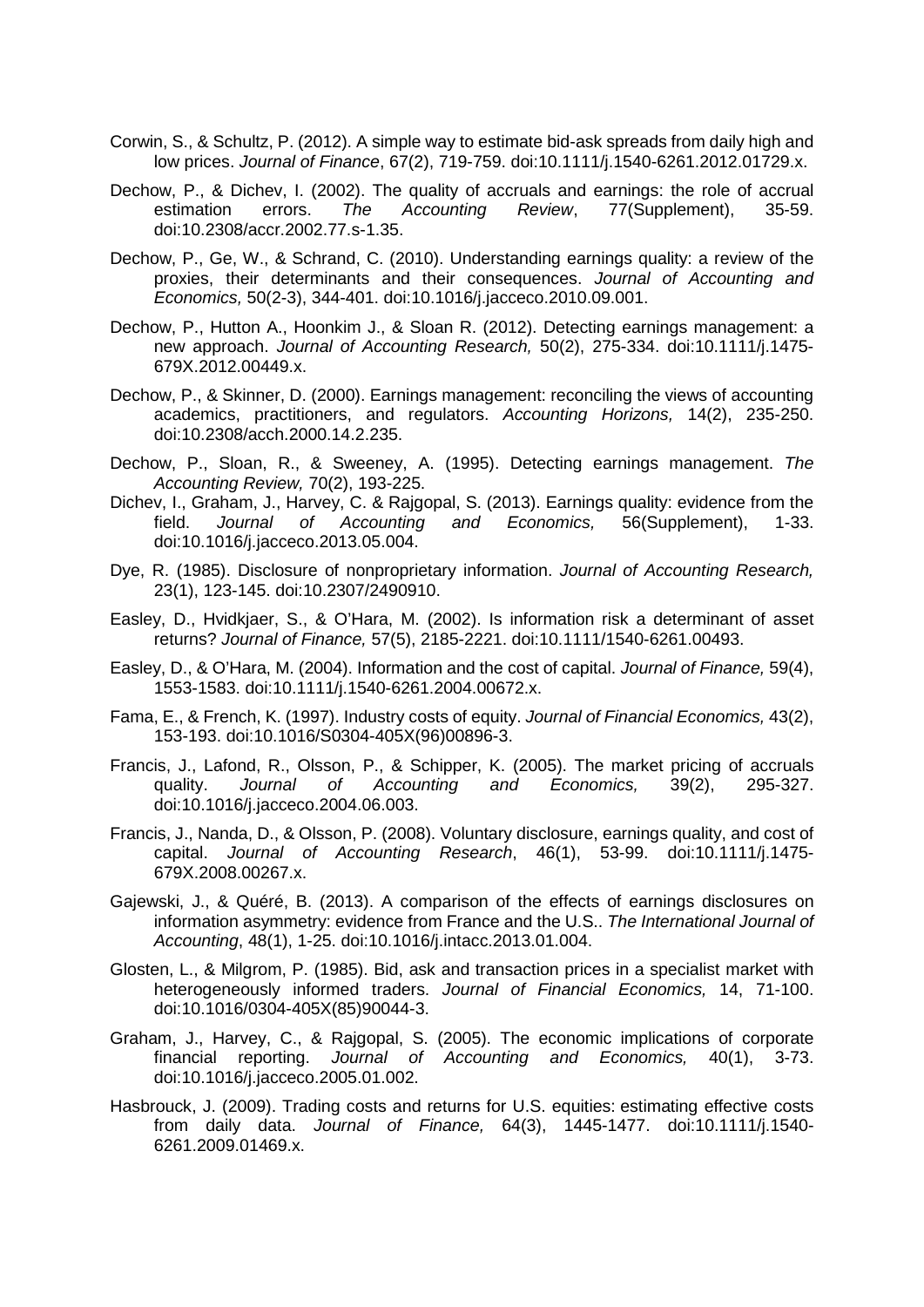- Healy, P., & Wahlen, J. (1999). A Review of the Earnings Management Literature and Its Implications for Standard Setting. *Accounting Horizons,* 13(4), 365-383. doi[:10.2308/acch.1999.13.4.365.](http://dx.doi.org/10.2308/acch.1999.13.4.365)
- Jayaraman, S. (2008). Earnings volatility, cash flow volatility and informed trading. *Journal of Accounting Research,* 46(4), 809-851. doi:10.1111/j.1475-679X.2008.00293.x.
- Jones, J. (1991). Earnings management during import relief investigations. *Journal of Accounting Research*, 29(2), 193-228. doi[:10.2307/2491047.](http://dx.doi.org/10.2307/2491047)
- Kothari, S., Leone, A., & Wasley, C. (2005). Performance matched discretionary accrual measures. *Journal of Accounting and Economics,* 39(1), 163–197. doi:10.1016/j.jacceco.2004.11.002.
- Kothari, S., Mizik, N, Roychowdhury, S. (2016). Managing for the moment: the role of earnings management via real activities versus accruals in SEO valuation*. The Accounting Review*, 91(2), 559-586. doi:10.2308/accr-51153
- Kvaal. E., & Nobes, C. (2010). International differences in IFRS policy choice: a research note. *Accounting and Business Research*, 40(2), 173-187. doi:10.1080/00014788.2010.9663390.
- Lambert, [R.,](https://accounting.wharton.upenn.edu/profile/410/) Leuz, C., & [Verrecchia,](https://accounting.wharton.upenn.edu/profile/414/) R. (2012). [Information Asymmetry, Information Precision,](http://rof.oxfordjournals.org/content/16/1/1.abstract)  [and the Cost of Capital.](http://rof.oxfordjournals.org/content/16/1/1.abstract) *Review of Finance,* 16(1), 1-29. doi:10.1093/rof/rfr014.
- Leuz, C., Nanda, D., & Wysocki, P. (2003). Earnings management and investor protection: an international comparison. *Journal of Financial Economics,* 69, 505-527. doi[:10.1016/S0304-405X\(03\)00121-1.](http://dx.doi.org/10.2308/acch.1999.13.4.365)
- Lobo, G., Song, M., & Stanford, M. (2012). Accruals quality and analyst coverage. *Journal of Banking & Finance*, 36(2), 497-508. doi:10.1016/j.jbankfin.2011.08.006.
- Louis, H., & Robinson, D. (2005). Do managers credibly use accruals to signal private information? Evidence from the pricing of discretionary accruals around stock splits. *Journal of Accounting and Economics*, 39(2), 361-380. doi:10.1016/j.jacceco.2004.07.004.
- Mcnichols. M. (2002). Discussion of The quality of accruals and earnings: the role of accrual estimation errors. *The Accounting Review*, 77(Supplement), 61-69. doi[:10.2308/accr.2002.77.s-1.61.](http://dx.doi.org/10.2308/accr.2002.77.s-1.61)
- Mouselli, S., Jaafar,A., & Hussainey, K. (2012). Accruals quality vis-à-vis disclosure quality: Substitutes or complements? *The British Accounting Review,* 44, 36-46. doi:10.1016/j.bar.2011.12.004.
- Nobes, C. (2006). The survival of international differences under IFRS: towards a research agenda. *Accounting and Business Research*, 36(3), 233-245. doi[:10.1080/00014788.2006.9730023.](http://dx.doi.org/10.1080/00014788.2006.9730023)
- Perotti, P., & Wagenhofer, A. (2014). Earnings quality measures and excess returns. *Journal of Business Finance & Accounting*, 41(5), 545-571. doi:10.1111/jbfa.12071.
- Rajgopal, S., & Venkatachalam, M. (2011). Financial reporting quality and idiosyncratic return volatility. *Journal of Accounting and Economics*, 51(1-2), 1-20. doi:10.1016/j.jacceco.2010.06.001.
- Schipper, K., & Vincent, L. (2003). Earnings quality. *Accounting Horizons,* 17(Supplement), 97-110. doi[:10.2308/acch.2003.17.s-1.97.](http://dx.doi.org/10.2308/acch.2003.17.s-1.97)
- Subramanyam, K. (1996). The pricing of discretionary accruals. *Journal of Accounting and Economics*, 22(1-3), 249-281. doi[:10.1016/S0165-4101\(96\)00434-x](http://dx.doi.org/10.1016/S0165-4101(96)00434-X).